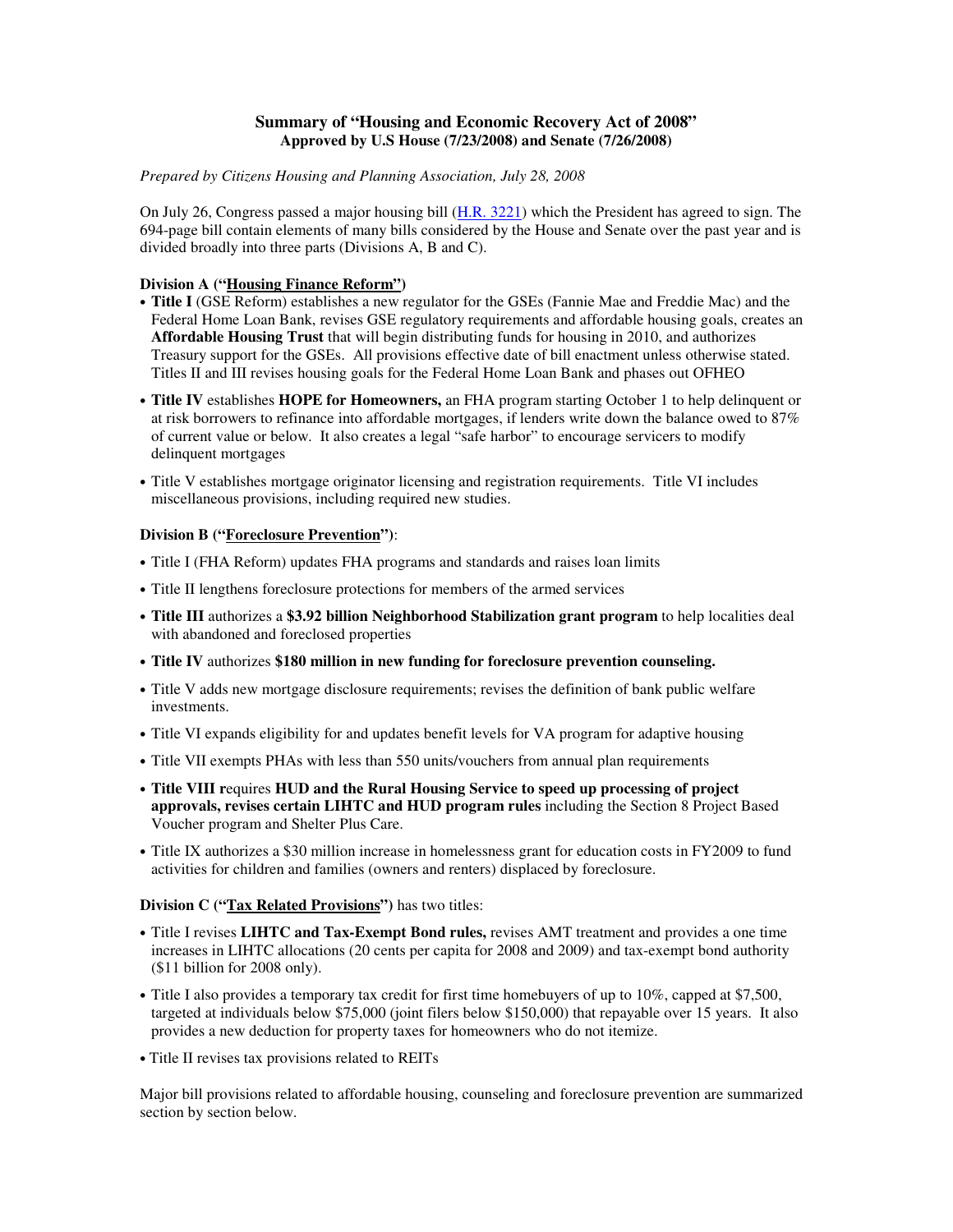## **Division A – Title I GSE Reform**

| Short Title                                    | §1001        | Federal Housing Finance Regulatory Reform Act of 2008                                                                                                                                                                                                                                                                                                                                                                                   |
|------------------------------------------------|--------------|-----------------------------------------------------------------------------------------------------------------------------------------------------------------------------------------------------------------------------------------------------------------------------------------------------------------------------------------------------------------------------------------------------------------------------------------|
| <b>Regulated Entity</b>                        | §1002        | Fannie Mae, Freddie Mac and Federal Home Loan Bank                                                                                                                                                                                                                                                                                                                                                                                      |
| New Regulator                                  | §1101        | Establishes a new agency – the Federal Housing Finance Agency (FHFA) – to<br>oversee all three regulated entities (Fannie Mae, Freddie Mac and the Federal<br>Home Loan Banks). It will replace the Office of Federal Housing Enterprise<br>Oversight and the Federal Home Loan Bank Board. Its operations will be<br>funded from assessment levied on the regulated entities. Assessment amounts to<br>be determined by FHFA Director. |
| FHFA Director,<br>Deputy<br><b>Directors</b>   | §1101        | FHFA Director to be appointed by the President and confirmed by the Senate<br>with a 5-year term. Deputy Directors will oversee 3 major divisions:<br>• Enterprise Regulation (regulation of Fannie Mae and Freddie Mac),<br>· Federal Home Loan Bank Regulation (regulation of home loan banks) and<br>• Housing Division (oversee the housing and community development missions<br>and goals of the three entities).                 |
| <b>FHFA</b> Director<br>duties, authority      | §1102        | Director must set management and operational standards for each of the entities.<br>If an entity fails to meet the standards, the Director can order the entity to submit<br>a compliance plan. If entities fail to submit or implement plan, FHFA must<br>order implementation and may take other actions such as raising capital<br>requirements or restricting the entity's asset growth.                                            |
| FHFA Advisory<br>Board                         | §1103<br>(a) | Creates 4-person Federal Housing Finance Board to advise the FHFA director:<br>(1) FHFA director, (2) HUD Secretary, (3) Treasury Secretary, (4) SEC Chair.<br>Board must meet at least every 3 months and report to Congress annually on the<br>state of the regulated entities.                                                                                                                                                       |
| <b>Annual Report</b>                           | §1103<br>(b) | Expands items regulated entities must provide in an annual report to FHFA to<br>include income, total contributions to nonprofits, and names of organizations<br>receiving amounts over a threshold FHFA may specify.                                                                                                                                                                                                                   |
| Other<br>provisions                            |              | Allows Treasury loans to GSE. Regulated entities must pay annual assessments<br>set by FHFA Director to cover FHFA costs of oversight, etc. and OFHEO<br>windup to establishment annual assessments. Assessment not treated as<br>government funds. Requires FHFA to establish risk management standards.                                                                                                                               |
| Affirmative<br>Employment                      |              | Strengthens obligations of regulated entities to affirmatively promote<br>participation of minorities and women in business and staffing                                                                                                                                                                                                                                                                                                |
| Report on<br>Mortgage<br><b>Guarantee Fees</b> | §1601        | FHFA Director must conduct ongoing study of mortgage guarantee fees,<br>including basis, revenues generated and costs and report annually to Congress.                                                                                                                                                                                                                                                                                  |

# **Subtitle A -Improvement of Safety and Soundness Supervision**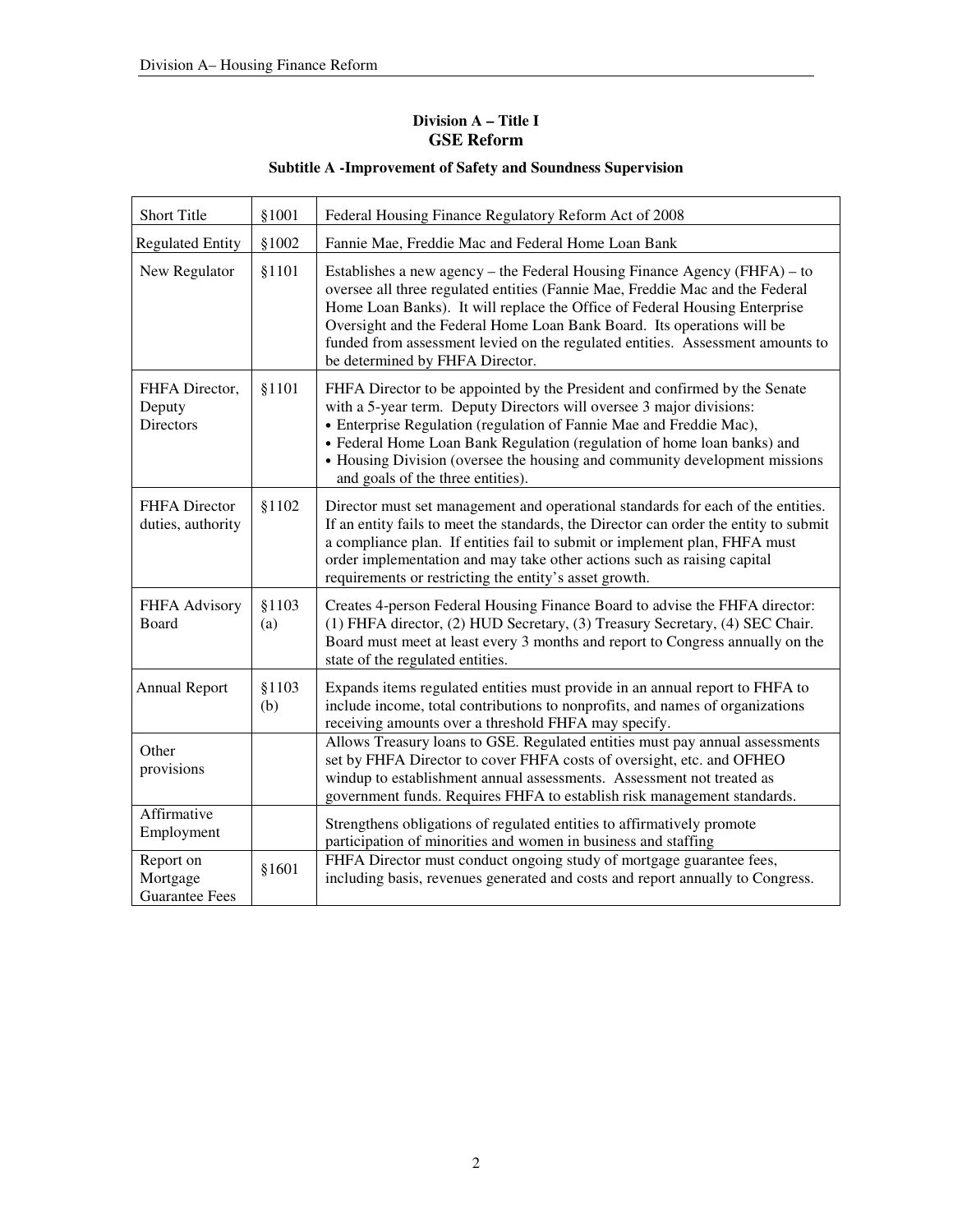| <b>Subtitle B</b>                       |                 | <b>Improvement of Mission Supervision</b>                                                                                                                                                                                                                                                                                                                                                                                                                                                                                                                                                                                                                                                             |
|-----------------------------------------|-----------------|-------------------------------------------------------------------------------------------------------------------------------------------------------------------------------------------------------------------------------------------------------------------------------------------------------------------------------------------------------------------------------------------------------------------------------------------------------------------------------------------------------------------------------------------------------------------------------------------------------------------------------------------------------------------------------------------------------|
| <b>New Products</b>                     | \$1123          | Regulated entities must receive prior approval from FHFA to offer new<br>products. FHFA Director must publish notice of proposal at least 45 days in<br>advance, providing 30 day comment period. (Doesn't apply to changes in<br>terms, underwriting of mortgages purchased or guaranteed by the entities.)                                                                                                                                                                                                                                                                                                                                                                                          |
| Conforming<br><b>Loan Limits</b>        | \$1124          | Sets conforming loan limits for 2009 and forward at 115% of the area median<br>price for a residence of comparable size (can't exceed 150% of the indexed<br>limit) or the 2008 general limit (adjusted by the FHFA single-family housing<br>price index) if higher. 150% of current limit for single family home (\$417,000)<br>is \$625,000.                                                                                                                                                                                                                                                                                                                                                        |
| Single family<br>housing price<br>index |                 | Requires FHFA to devise method to determine national average single family<br>house price for use in adjusting conforming loan limits. Method must consider<br>data from FHFA monthly survey of major lenders, current OFHEO index, other<br>measures Director finds appropriate, including Census house price indexes.                                                                                                                                                                                                                                                                                                                                                                               |
| <b>Annual Housing</b><br>Report         | \$1125          | Expands required content, specifies date FHFA must submit to Congress (not<br>later than October 30 of each year), and adds new data collection requirement.<br>• In addition to discussing performance relative to affordable housing goals,<br>report must now discuss extent of entities' purchase and securitization of<br>subprime, non traditional mortgages and characteristics.<br>• To ensure FHFA has data to assess performance relative to goals, requires<br>FHFA to survey mortgage markets monthly to collect loan-level data on<br>characteristics of loans eligible and ineligible for purchase by the entities.<br>FHFA must make data public (scrubbed to hide borrower identity). |
| Public Use<br>Database                  | \$1126<br>§1127 | GSE single family mortgage database must include census tract level data with<br>HMDA data elements and be made available by September 30 of following<br>year.                                                                                                                                                                                                                                                                                                                                                                                                                                                                                                                                       |

## **Division A – Title I GSE Reform Subtitle B – Improvement of Mission Supervision**

| <b>Subtitle B</b>                                            |        | <b>GSE Housing Goals</b>                                                                                                                                                                                                                                                                                                                                                                                                                                                                                                                                                                                                                                                                                                                                    |
|--------------------------------------------------------------|--------|-------------------------------------------------------------------------------------------------------------------------------------------------------------------------------------------------------------------------------------------------------------------------------------------------------------------------------------------------------------------------------------------------------------------------------------------------------------------------------------------------------------------------------------------------------------------------------------------------------------------------------------------------------------------------------------------------------------------------------------------------------------|
| <b>Revised Housing</b><br>Goals                              | \$1128 | Directs FHFA to revise single family goals and set one multifamily goal, as<br>described below, by regulation effective for 2010. New goals will be simpler<br>and use slightly lower income limits.<br>• Keeps current goals in effect for 2009 but gives FHFA director 270 days from<br>bill enactment to consider revising based on market conditions, subject to a 30<br>day public comment period.                                                                                                                                                                                                                                                                                                                                                     |
| Disparate interest<br>rates charged to<br>minority borrowers |        | Permits FHFA director to review GSE data to see if there is pattern by any<br>lender of charging disparate interest rates to minority borrowers. Director must<br>refer any such findings to appropriate regulatory or enforcement agency. FHFA<br>must report annually to Congress on actions under this provision.                                                                                                                                                                                                                                                                                                                                                                                                                                        |
| Single Family<br>Goals $(1-4 \text{ units})$                 | \$1128 | Establishes four single family mortgage purchase goals starting 2010 (all for<br>conventional, conforming loans), using slightly lower income limits than the<br>current goals:<br>• purchase-money mortgages: for "low income" families $(\leq 80\% \text{ AMI})$<br>• purchase-money mortgages for very low income families $(\leq 50\% \text{ AMI})$<br>• purchase-money mortgages for families living in low income areas:<br>o living in census tract or block with a median income $\leq 80\%$ AMI<br>o families below 100% AMI who live in a census tract with a minority<br>population of at least 30%<br>o families below 100% AMI who live in a designated disaster area.<br>• refinance mortgages for very low income owners ( $\leq 50\%$ AMI). |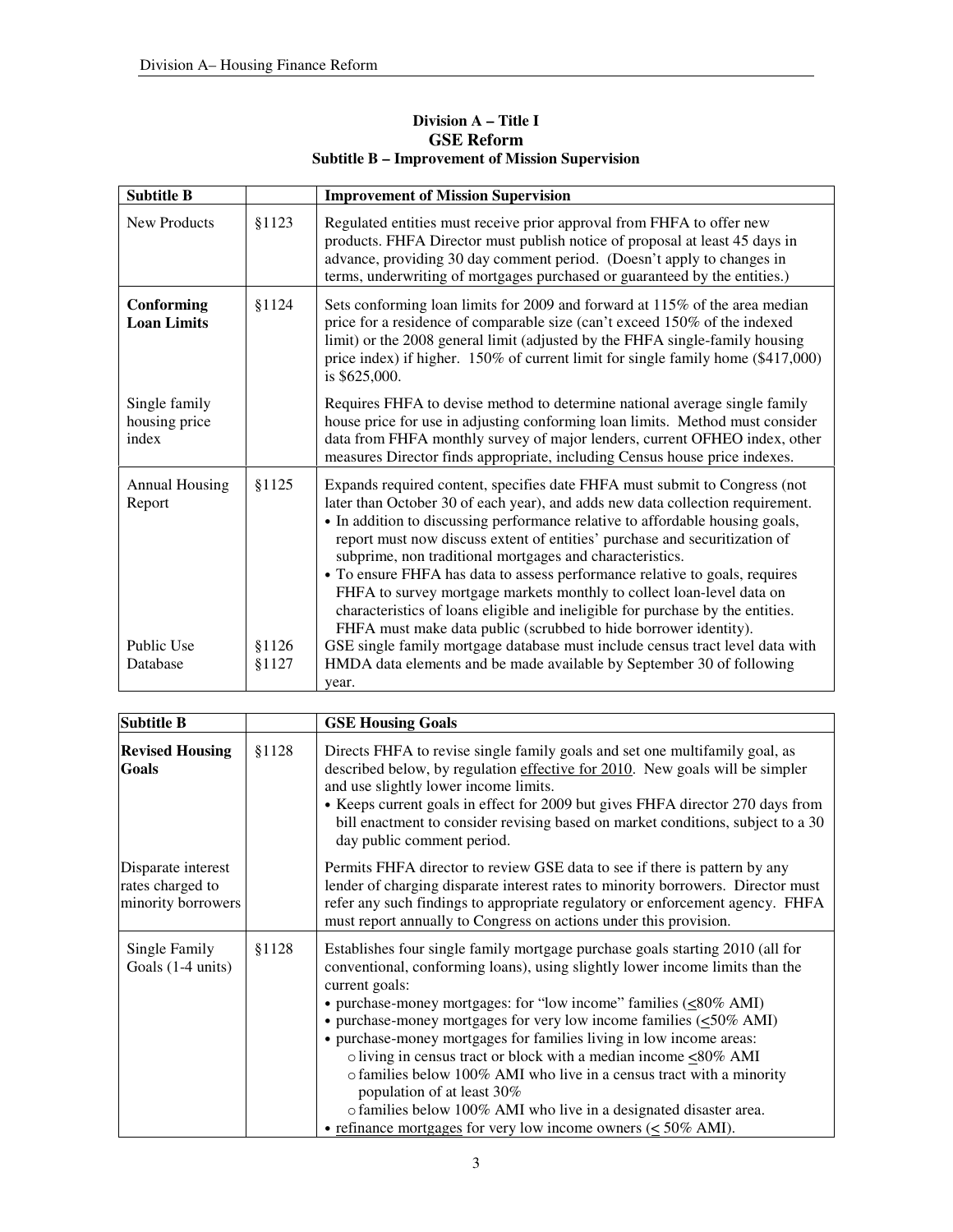| <b>Subtitle B</b>                       |                               | <b>GSE Housing Goals</b>                                                                                                                                                                                                                                                                                                                                                                                                                                                                                                                                                                                                                                                                                                                                                                                                        |
|-----------------------------------------|-------------------------------|---------------------------------------------------------------------------------------------------------------------------------------------------------------------------------------------------------------------------------------------------------------------------------------------------------------------------------------------------------------------------------------------------------------------------------------------------------------------------------------------------------------------------------------------------------------------------------------------------------------------------------------------------------------------------------------------------------------------------------------------------------------------------------------------------------------------------------|
|                                         |                               | Also requires each GSE to report the number of rental units affordable to low<br>income families contained in mortgages it purchases for 2-4 unit owner-<br>occupied single family homes. Permits FHFA to establish requirements<br>regarding such units.                                                                                                                                                                                                                                                                                                                                                                                                                                                                                                                                                                       |
|                                         |                               | Method for setting annual goals: Director must set goals as a percentage of the<br>total conventional, conforming purchase money and refinance mortgages each<br>GSE buys. Can't set prospective targets for longer than 3 years. Goals shall be<br>based on the percentage of purchase money and refinance mortgages originated<br>for each target group in the prior 3 years per HMDA data as well as national<br>housing goals, market conditions, prior GSE target performance, need to<br>maintain financial soundness of GSEs and other factors. FHFA shall determine<br>compliance annually.                                                                                                                                                                                                                             |
| Multi-family<br>goals                   |                               | Requires FHFA to establish a single annual multifamily housing goal, either by<br>unit or dollar volume, for mortgages "that finance dwelling units affordable to<br><u>low-income families</u> (<80% AMI), with "additional requirements" for units<br>affordable to very low income families.<br>• Units affordable if rent is $\leq 30\%$ of maximum income limit for each category.<br>• Units financed by HFAs through taxable or tax-exempt bonds and guaranteed<br>by a GSE count toward the goals.                                                                                                                                                                                                                                                                                                                      |
|                                         |                               | GSEs must also report on their purchase of mortgages for smaller properties,<br>based on size (5-50 units, as such numbers may be adjusted by Director) or<br>mortgage amount (up to \$5 million, as such amount may be adjusted by<br>Director).                                                                                                                                                                                                                                                                                                                                                                                                                                                                                                                                                                               |
|                                         |                               | In establishing goal and requirements, Director must consider national<br>multifamily mortgage credit needs, ability of GSEs to provide additional<br>liquidity and stability, past GSE performance, size of market for housing<br>affordable to low- and very-low-income families, including size of market for<br>housing of a smaller or limited size, and GSE ability lead market in making<br>multifamily mortgages available.                                                                                                                                                                                                                                                                                                                                                                                             |
| Modification of<br>Targets              |                               | If a GSE requests, FHFA can modify goals, sub-goals based on market and<br>economic conditions, GSE financial condition or other adverse consequences.<br>Must allow 30 days for public comment before deciding upon request.                                                                                                                                                                                                                                                                                                                                                                                                                                                                                                                                                                                                   |
| Duty to Serve<br>Underserved<br>Markets | §1129                         | Drops serving rural areas as housing goal, but requires each entity to "provide<br>leadership to the market" in developing loan products and flexible underwriting<br>guidelines to facilitate secondary market for mortgages for very low, low and<br>moderate income families for:<br>• manufactured housing<br>• preservation of existing affordable housing (developed using project-based<br>S8, §236, §202, §811, §221d4 BMIR (sic), §515, LIHTC, McKinney Vento<br>permanent supportive housing and comparable state and local programs)<br>• rural markets<br>• additional categories as FHFA Director may recommend to House Financial<br>Services and Senate Banking Committees.<br>Requires FHFA director to establish methods to measure compliance and rate<br>performance of this duty annually starting in 2010. |
| Child Care<br>Facilities                | \$1129                        | Allows FHFA to give entities extra credit for mortgages under goals that<br>involve properties housing with a licensed child care facility.                                                                                                                                                                                                                                                                                                                                                                                                                                                                                                                                                                                                                                                                                     |
| Enforcement of<br><b>Housing Goals</b>  | \$1130<br>$\S1345$<br>$(b)$ ] | FHFA can require entities to submit a housing plan if failing to meet housing<br>goals and can impose civil penalties (up to \$100,000/day) and other sanctions<br>on entities that don't meet goals after being given time to comply.                                                                                                                                                                                                                                                                                                                                                                                                                                                                                                                                                                                          |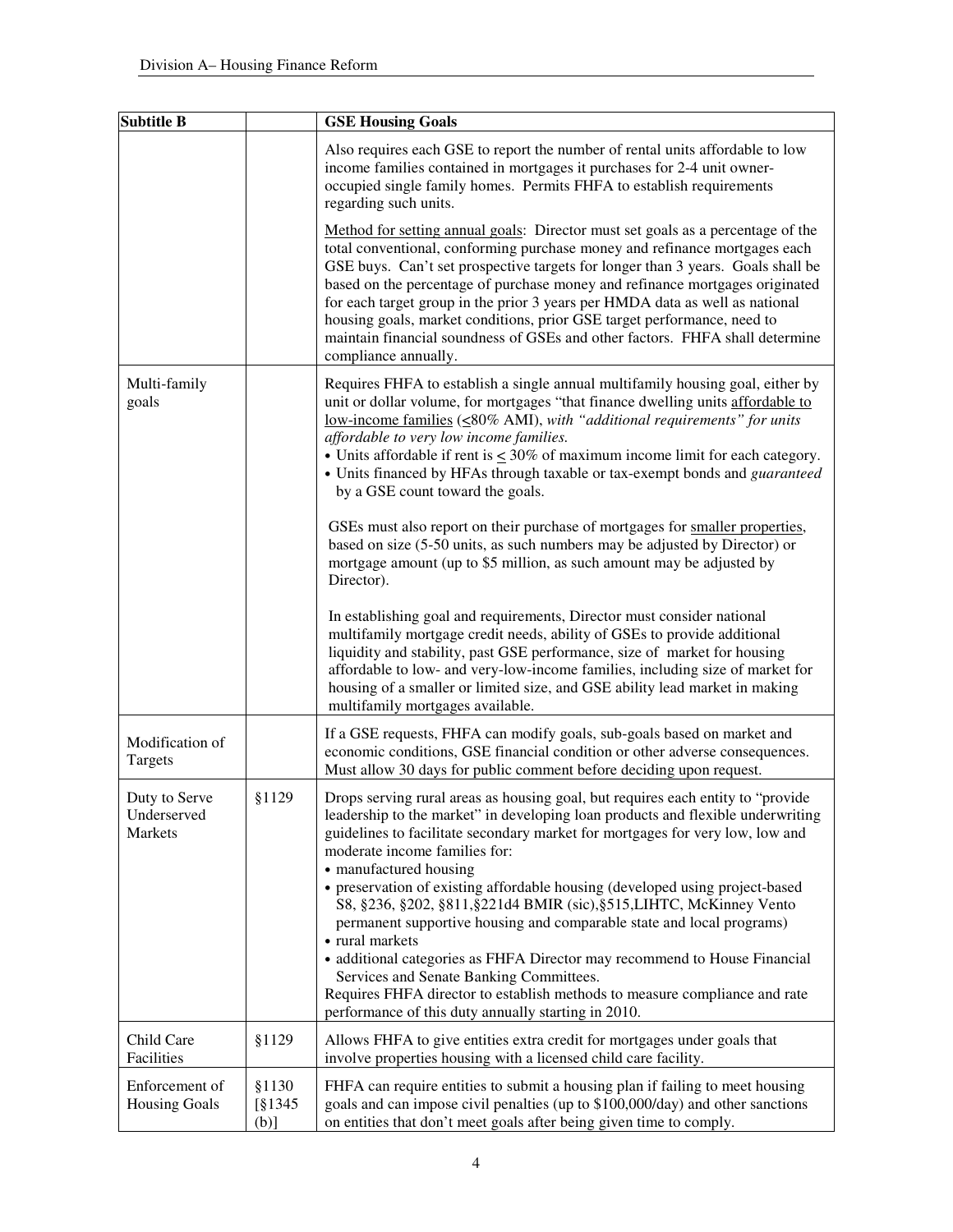### **Division A – Title I (GSE Reform) Subtitle B – Improvement of Mission Supervision**

### **Affordable Housing Trust Fund**

The bill revises the Federal Housing Enterprises Financial Safety and Soundness Act of 1992 (FHEFSSA) by adding new §1337, 1338, 1339 and 1340 to create an Affordable Housing Trust Fund and Capital Magnet Fund (to support affordable housing and related economic development activities and community facilities).

|                                                     | § of Bill/[[§ of<br><b>FHEFSSA</b>           | <b>Affordable Housing Trust Fund/ Capital Magnet Fund</b>                                                                                                                                                                                                                                                                                                                                                                                                                                                                                                                    |
|-----------------------------------------------------|----------------------------------------------|------------------------------------------------------------------------------------------------------------------------------------------------------------------------------------------------------------------------------------------------------------------------------------------------------------------------------------------------------------------------------------------------------------------------------------------------------------------------------------------------------------------------------------------------------------------------------|
| Funding<br>Set-aside for<br><b>HOPE</b><br>Reserve  | \$1131(b)<br>[§1337]                         | Requires GSEs to each set aside 4.2 cents per \$100 in total new business each<br>year (unpaid principal balance of mortgages purchased or securitized) starting<br>in 2009. Twenty five percent $(25%)$ of the assessment funds must be<br>deposited into a reserve fund set up by the Treasury Department for the<br>HOPE for Homeowners program (FHA refinance program for borrowers with<br>unaffordable mortgages).                                                                                                                                                     |
|                                                     |                                              | Of the remaining assessments,<br>• 65% will be transferred to new HUD Housing Trust Fund<br>• 35% will be transferred to new Capital Magnet Fund<br>The Congressional Budget Office estimates that assessments paid to these<br>two Funds will total \$283 million in FY2010, over \$600 million a year by<br>FY2012 and total \$2 billion through FY2013. However, portions of the<br>Housing Trust and Capital Magnet amounts will be used for HOPE Bond<br>payments in 2009-2011.                                                                                         |
| HOPE Bond<br>Payments                               | \$1131(b)<br>[§1337(e)]<br>[§1338(b)]        | • In calendar year 2009, 100% of the remaining assessments (after funding<br>HOPE reserve) must go to the Treasury to reimburse it for the net cost of<br>the HOPE for Homeowners program. In calendar year 2010, 50% must go<br>to this purpose and in 2011, 25% must be so used.<br>Any excess HOPE reimbursements at termination of program will be returned<br>to the Housing and Capital Magnet Funds                                                                                                                                                                   |
| Suspension                                          | [§1337(b)]                                   | FHFA must temporarily suspend the assessments if they cause financial<br>problems for GSEs (e.g. undercapitalization).                                                                                                                                                                                                                                                                                                                                                                                                                                                       |
| <b>Housing Trust</b><br>Fund                        | [§1338(a)]                                   | HUD to establish and manage a Housing Trust Fund, using the GSE<br>assessments above and any other amounts appropriated, transferred, etc.<br>under any other provisions of law. Grants to states will begin in 2010.                                                                                                                                                                                                                                                                                                                                                        |
| Purpose                                             |                                              | To provide formula grants to states, District of Columbia (and U.S.<br>commonwealths, territories or possessions) for rental and ownership housing<br>activities to assist extremely- and very-low-income families, homeless.                                                                                                                                                                                                                                                                                                                                                |
| Income<br>Targeting                                 | \$1228(d)<br>$\S$ 1338(c)(7)<br>and $(10)$ ] | All funding to be targeted to households with incomes $\leq 50\%$ of area median.<br>• Up to 10% can be spent for ownership activities (VLI first time buyers)<br>• At least 75% of rental spending must benefit families that are extremely low<br>income or below the poverty line.                                                                                                                                                                                                                                                                                        |
| Distribution<br>Formula/<br><b>State</b><br>minimum | [1338(c)]<br>[§1338(f)]<br>(definitions)     | HUD must establish a distribution formula with 12 months of bill enactment,<br>based on each state's share of the national total:<br>• the shortage of standard rental units both affordable and available to<br>extremely low income (ELI) renter households (30% AMI),<br>• the shortage of standard rental units both affordable and available to very<br>low income (VLI) renter households (30-50% AMI),<br>• the number of ELI renter households with incomplete kitchen or plumbing<br>facilities, with $>1$ person per room or paying $>50\%$ of income for housing, |

<sup>1</sup> Gap between total renters in income group and affordable units occupied by that group or vacant for rent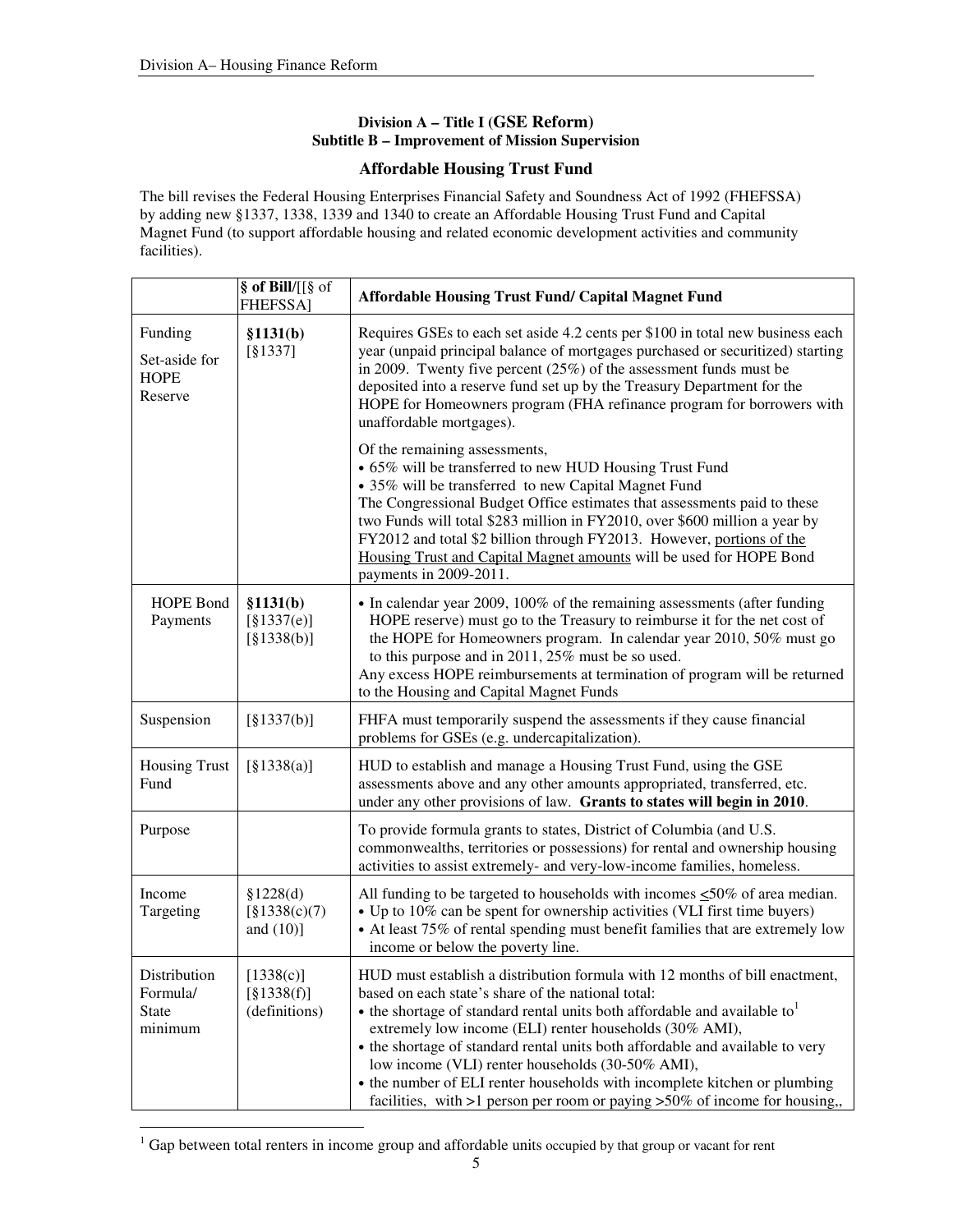|                                         | § of Bill/[[§ of<br><b>FHEFSSA</b> | <b>Affordable Housing Trust Fund/ Capital Magnet Fund</b>                                                                                                                                                                                                                                                                                                                                                                                                                                                                                                                                                                                                                                                           |
|-----------------------------------------|------------------------------------|---------------------------------------------------------------------------------------------------------------------------------------------------------------------------------------------------------------------------------------------------------------------------------------------------------------------------------------------------------------------------------------------------------------------------------------------------------------------------------------------------------------------------------------------------------------------------------------------------------------------------------------------------------------------------------------------------------------------|
|                                         |                                    | • the number of VLI renters paying >50% of income for housing.<br>The formula must give the first factor "priority emphasis".<br>• It must also adjust the sum states would receive using above factors by the<br>ratio of each state's construction/rehab costs to national average costs.<br>• Allocations must also be adjusted so that each state and D.C. receives a<br>minimum allocation of \$3 million each year.                                                                                                                                                                                                                                                                                           |
| <b>State</b><br>allocation<br>Plans     | $\S$ 1338(c)(2)<br>and $(5)$ ]     | States may designate a housing finance agency, tribal housing entity or other<br>state instrumentality to receive, administer the state grant. The State or<br>designated entity must establish an allocation plan for the grants, after public<br>notice, hearing and comments. The plan must describe how the grant will be<br>used (activities to be conducted).                                                                                                                                                                                                                                                                                                                                                 |
| Eligible Uses                           | [§1338(c)(7)]                      | • At least 80% of grant must be used for rental housing production,<br>preservation, rehab and operating costs (75% of rental spending must<br>benefit ELI and poverty level families, while up to 25% can assist those at<br>30.1-50% AMI).                                                                                                                                                                                                                                                                                                                                                                                                                                                                        |
|                                         |                                    | • Up to 10% can be used to produce, preserve and rehab housing for sale to<br>first time homebuyers with incomes $\leq 50\%$ AMI including buyer financing<br>assistance (down payment/closing cost assistance, interest rate buy-downs.<br>The initial price can't exceed HOME purchase limits (95% of median<br>purchase price as adjusted by HUD) and units must be subject to resale<br>restrictions consistent with HOME as approved by HUD (80% AMI?).<br>Buyers must complete an approved homebuyer education course.                                                                                                                                                                                        |
|                                         | $\S$ 1338(c)(10)<br>$(D)$ ]        | • Up to 10% of annual grant can be used by State/designee for administrative<br>costs of carrying out program, including homeownership counseling.                                                                                                                                                                                                                                                                                                                                                                                                                                                                                                                                                                  |
| Project<br>Selection                    | [§1338(g)(D)]                      | HUD must issue regulations (timetable not specified) regarding application<br>and selection process States must use. Regulations must give priority for<br>funding based on geographic diversity, ability to spend funds in a timely<br>fashion, length of time units will remain affordable, use of other funding<br>sources.                                                                                                                                                                                                                                                                                                                                                                                      |
| Eligible<br>Recipients                  | [§1338(c)(9)]                      | States may allocate grant funds to agencies and entities, for- and non-profit<br>with demonstrated capability.                                                                                                                                                                                                                                                                                                                                                                                                                                                                                                                                                                                                      |
| Spending<br>deadlines/<br>recapture     | $\S1338(c)(10)$<br>(B)]            | States or state designees must use or commit grant funds within 2 years after<br>HUD makes funds available; HUD must recapture and reallocate unused<br>funds.                                                                                                                                                                                                                                                                                                                                                                                                                                                                                                                                                      |
| Program<br>Income                       | $\S$ 1338(c)(10)<br>$(C)$ ]        | Any State return on loan or investment of grant funds shall be retained by<br>state and re-used for program eligible activities.                                                                                                                                                                                                                                                                                                                                                                                                                                                                                                                                                                                    |
| Performance<br>Reports                  | [§1338(e)]                         | HUD must require States to submit annual performance reports.                                                                                                                                                                                                                                                                                                                                                                                                                                                                                                                                                                                                                                                       |
| Capital<br><b>Magnet</b><br><b>Fund</b> | $[§1339(a)-(e)]$                   | Fund established in Treasury Department, through assessments described<br>above and any other sources authorized by other laws, to provide competitive<br>grants to support attract private capital and increase investment in:<br>• Affordable housing (development, preservation, or rehab for "low income"<br>households) and<br>• Economic development activities or community service facilities (e.g. day<br>care, workforce development centers, health clinics) "which in conjunction<br>with affordable housing activities implement a concerted strategy to<br>stabilize or revitalize a low income area or underserved rural areas".<br>No more than 15% of funds can go to a single entity in one year. |
| Leverage                                | [§1339(g)(3)]                      | Grants shall be "reasonably expected" result in projects with aggregate costs<br>of at least 10 times the grant amount.                                                                                                                                                                                                                                                                                                                                                                                                                                                                                                                                                                                             |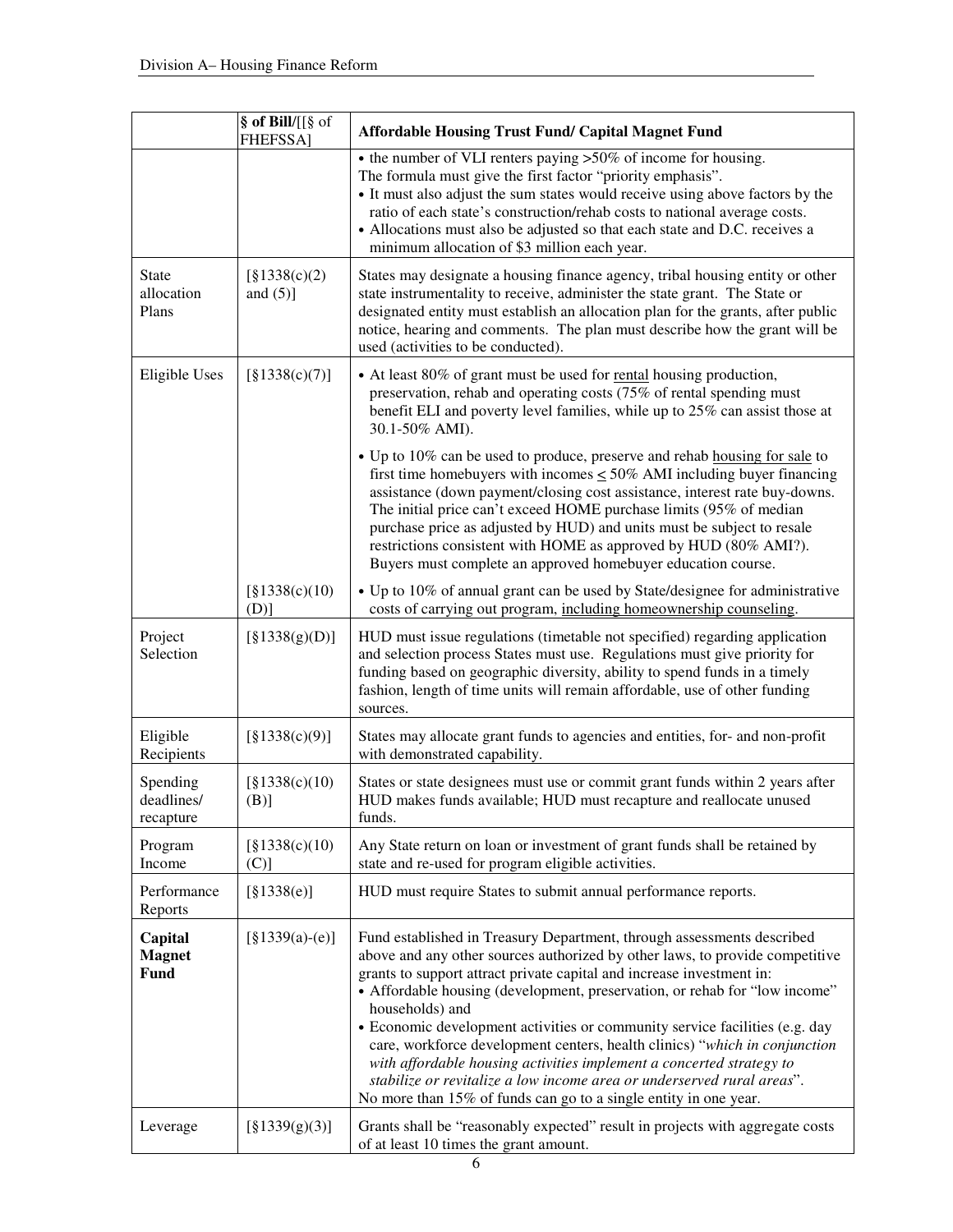|                        | § of Bill/[[§ of<br><b>FHEFSSA1</b> | <b>Affordable Housing Trust Fund/ Capital Magnet Fund</b>                                                                                                                                                                                                                                                                                                                                                                     |
|------------------------|-------------------------------------|-------------------------------------------------------------------------------------------------------------------------------------------------------------------------------------------------------------------------------------------------------------------------------------------------------------------------------------------------------------------------------------------------------------------------------|
| Eligible<br>applicants |                                     | $\bullet$ CDFIs<br>• nonprofits with affordable housing development as one of principal purposes.                                                                                                                                                                                                                                                                                                                             |
| Eligible uses          | [§1339(f)]                          | Purposes described above, including:<br>• Loan loss reserves<br>• Capitalizing a revolving loan fund<br>• Capitalizing an affordable housing fund<br>• capitalizing a fund to support economic development activities and<br>community service facilities above<br>• Risk sharing loans                                                                                                                                       |
| Eligible Areas         |                                     | Treasury Secretary must distribute to "geographically diverse areas of<br>economic distress" and define defining such areas. Criteria may include:<br>• percentage of low income families or extent of poverty<br>• rate of unemployment or underemployment<br>• extent of blight and disinvestment<br>• projects that target extremely-, very- and low-income families in or outside<br>a designated economic distress area. |
| Spending<br>deadlines  |                                     | Grantees must commit funds within 2 years of allocation. Treasury must<br>recapture unused/uncommitted funds and return to Magnet Trust.                                                                                                                                                                                                                                                                                      |
| Report to<br>Congress  | [§1339(i)]                          | Treasury Secretary must periodically report to House Financial Services and<br>Senate Banking Committees on activities funded under Magnet Fund.                                                                                                                                                                                                                                                                              |

## **Division A – Title I (GSE Reform) Subtitle B – Improvement of Mission Supervision**

### **Treasury Department Financial Education/Counseling Grants**

|                                                                                | <b>Bill Section</b> |                                                                                                                                                                                                                                                                                                                                                                                                                                                  |
|--------------------------------------------------------------------------------|---------------------|--------------------------------------------------------------------------------------------------------------------------------------------------------------------------------------------------------------------------------------------------------------------------------------------------------------------------------------------------------------------------------------------------------------------------------------------------|
| <b>Treasury Dept</b><br>Homebuyer<br>Education/<br>Counseling<br><b>Grants</b> | \$1132              | Requires Treasury Secretary to make grants to eligible organizations to<br>provide financial education and counseling to prospective homebuyers (e.g.<br>asset development, budgeting, credit repair). Eligible groups include HUD<br>certified counseling agencies and agencies certified by Treasury Department's<br>Office of Financial Education (can be a HUD counseling agency, a state,<br>local or tribal agency, credit union or CDFI). |
| Pilot Program                                                                  | $$1132$ (d)         | Requires Treasury to authorize up to 5 pilot program grants to eligible<br>organizations (defined above) to identify "successful methods resulting in<br>positive behavioral change for financial empowerment" and to establish<br>program models for effective counseling. GAO must study and report to<br>House, Senate committees on effectiveness of program within 3 years of bill<br>enactment.                                            |
| Funding                                                                        | \$1132(e)           | Authorizes appropriation of "sums as necessary" to carry out these activities.                                                                                                                                                                                                                                                                                                                                                                   |

## **Division A – Title I (GSE Reform)**

#### **Subtitles C (Prompt Corrective Action), D (Case and Desist Proceedings) and E (General Provisions)**

These sections establish capital and other standards and regulator authority in event corrective actions are needed. They also make minor changes to the composition of the Fannie Mae and Freddie Mac Boards.

#### **Division A -Title II - Federal Home Loan Banks**

| Regulation of    | \$1201- | Directs FHFA to recognize differences between GSEs, FHLB in developing   |
|------------------|---------|--------------------------------------------------------------------------|
| FHLB: Governance | 1204    | regulations. Makes minor changes to FHLB Board of Directors composition. |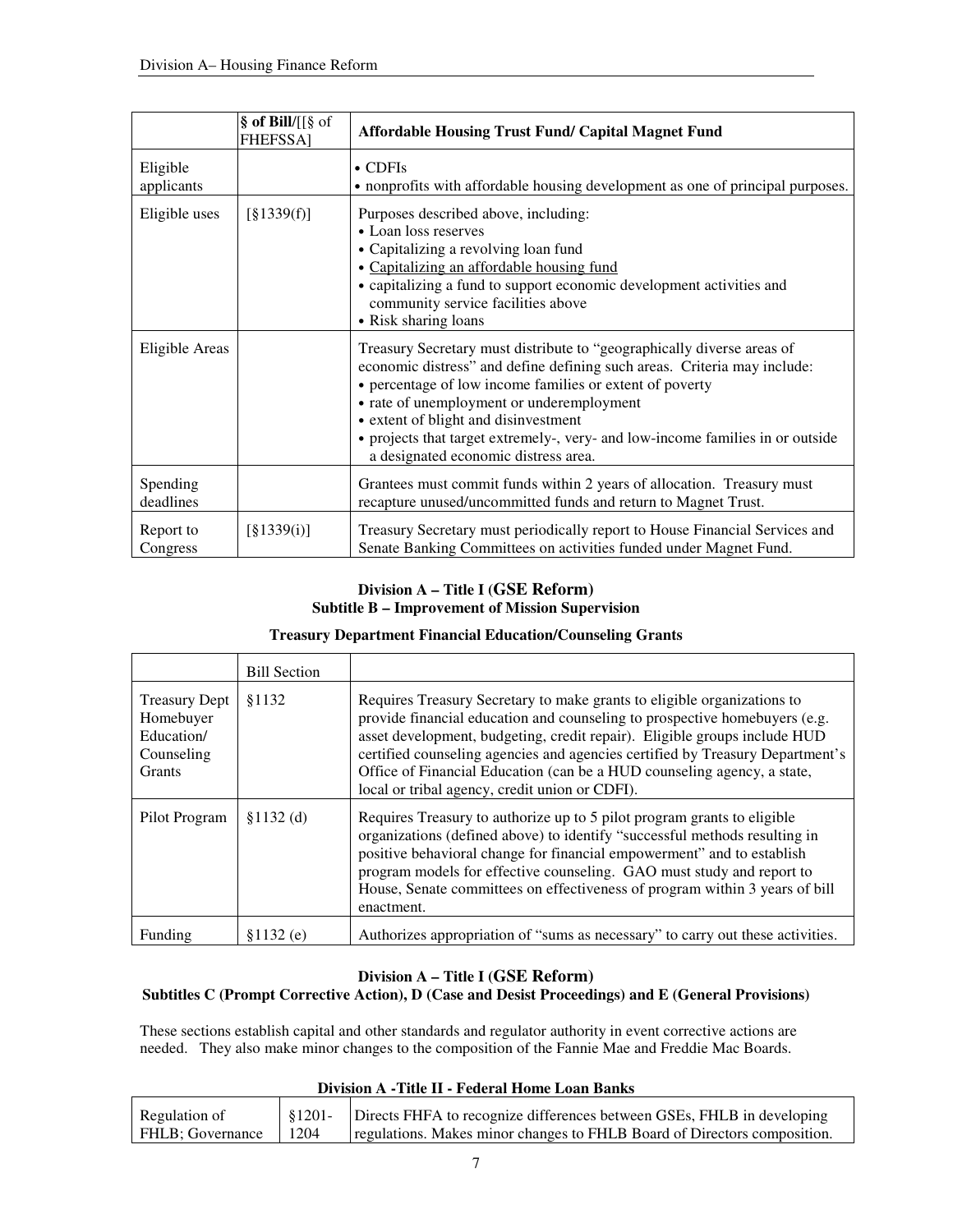| <b>FHLB</b> Housing<br>Goals           | \$1205 | Requires FHFA Director to establish goals with respect to any purchases of<br>mortgages by the Federal Home Loan Banks consistent with the goals<br>established for the GSEs. Requires establishment of interim target goals for<br>each of the two calendar years following bill enactment to facilitate orderly<br>transition. |
|----------------------------------------|--------|----------------------------------------------------------------------------------------------------------------------------------------------------------------------------------------------------------------------------------------------------------------------------------------------------------------------------------|
| CDFI membership                        | \$1206 | Allows Community Development Financial Institutions to be members of the<br>Federal Home Loan Bank.                                                                                                                                                                                                                              |
| Mergers                                | §1209  | Permits a FHLB to voluntarily merge with another, subject to FHFA approval.                                                                                                                                                                                                                                                      |
| Reduction in<br><b>Districts</b>       | \$1210 | Allows number of districts to be reduced to less than 8, pursuant to a voluntary<br>merger or FHFA decision to liquidate a bank.                                                                                                                                                                                                 |
| Community<br>Financial<br>Institutions | \$1211 | Raises asset limit from \$500,000 to \$1 million and allows use of advances for<br>community development activities                                                                                                                                                                                                              |
| <b>Public Use Database</b>             | \$1212 | Requires disclosure of FHLB census tract level mortgage purchase data, if any,<br>including HMDA data elements.                                                                                                                                                                                                                  |
| Use of AHP to<br>refinance mortgages   | \$1218 | For two years following the date of enactment, allows a percentage of AHP<br>subsidized advances to be used to refinance first mortgages for families at $\leq$<br>80% AMI (Director to set percentage allowed for this use).                                                                                                    |

## **Division A - Title III**

| Transition | 81301-1304 | Provides for one year transition period to transfer functions, staff, programs, |
|------------|------------|---------------------------------------------------------------------------------|
| Period     |            | property etc. from OFHEO, FHFB and HUD to FHFA.                                 |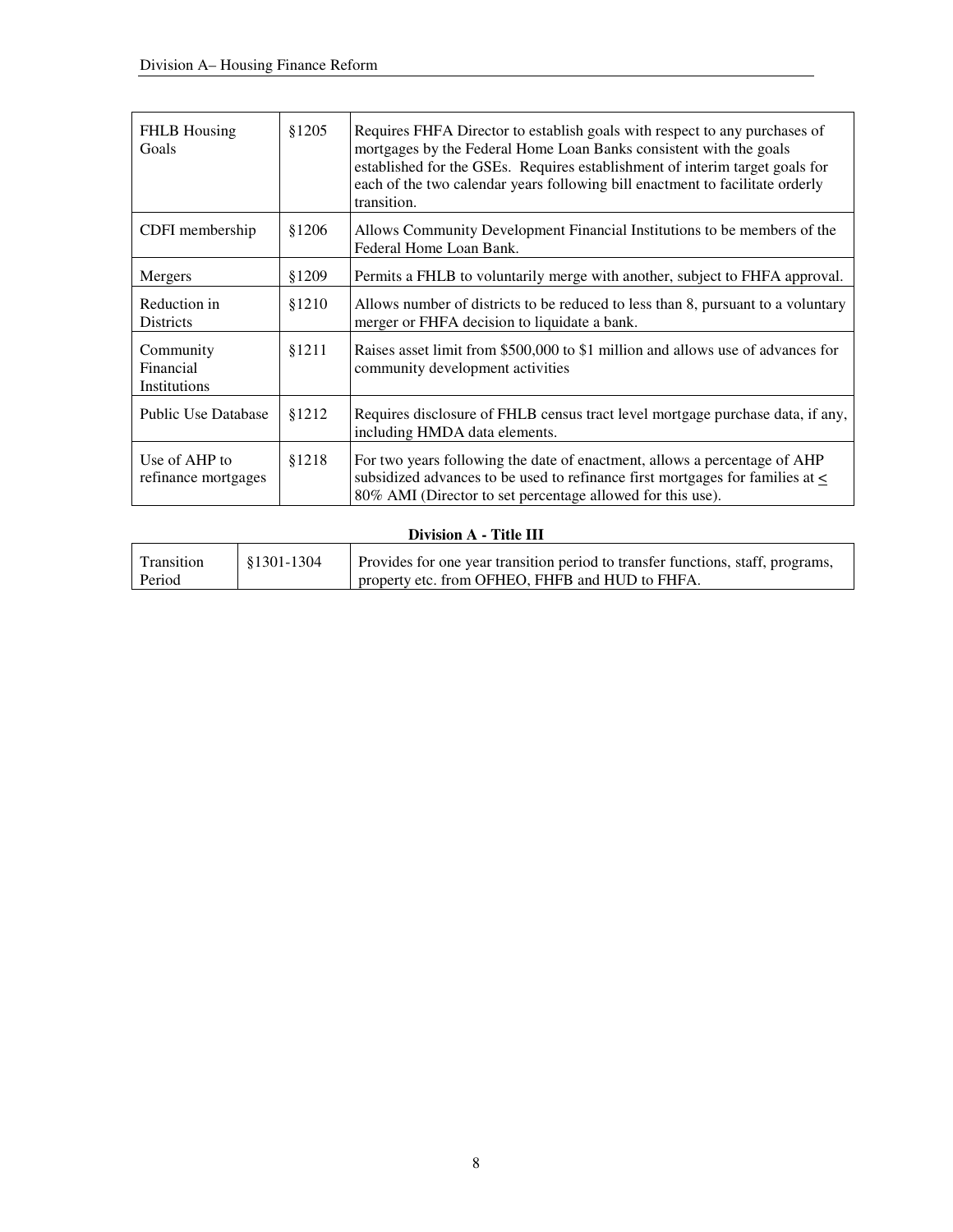## **Division A-Title IV HOPE for Homeowners (Temporary FHA Discount Loan Program)**

The bill authorizes a new FHA insurance program to help at-risk homeowners to refinance into affordable, long-term fixed rate mortgages by adding a new section (Section 257) to Title II of the National Housing Act. It also includes language providing a litigation "safe harbor" to servicers who modify a loan that is part of a securitized pool of mortgages. Assessments on Fannie Mae and Freddie Mac business will be used to cover program costs (operations and any losses) not covered by borrower premiums and fees. FHA can begin insuring new mortgages October 1.

|                                                |                                              | <b>HOPE for Homeowners</b>                                                                                                                                                                                                                                                                                                                                                                                                                                                                                                                                                                                                                                                          |
|------------------------------------------------|----------------------------------------------|-------------------------------------------------------------------------------------------------------------------------------------------------------------------------------------------------------------------------------------------------------------------------------------------------------------------------------------------------------------------------------------------------------------------------------------------------------------------------------------------------------------------------------------------------------------------------------------------------------------------------------------------------------------------------------------|
| Division B Title<br>IV - Short Title           | §1401                                        | HOPE for Homeowners Act of 2008                                                                                                                                                                                                                                                                                                                                                                                                                                                                                                                                                                                                                                                     |
| HOPE for<br>Homeowners<br>Program              | §1402                                        | Authorizes new refinance insurance program by adding new Section<br>257 to Title II of National Housing Act.                                                                                                                                                                                                                                                                                                                                                                                                                                                                                                                                                                        |
| Insurance<br>Authorization                     | §1402<br>[§257(m)]                           | Aggregate original principal obligation of all mortgages insured under<br>program can't exceed \$300 billion.                                                                                                                                                                                                                                                                                                                                                                                                                                                                                                                                                                       |
| <b>Funding Source</b><br>(HOPE Bonds)          | §1402<br>[§257(1)]                           | Establishes an FHA revolving fund, called the Home Ownership<br>Preservation Entity (HOPE) Fund, to cover program costs. Fund to be<br>administered by HUD Secretary.                                                                                                                                                                                                                                                                                                                                                                                                                                                                                                               |
|                                                | [§257(w)]                                    | Requires Treasury to issue HOPE Bonds to finance subsidy cost (net)<br>for the FHA loan guarantees and program administration costs.<br>• New Fannie Mae and Freddie Mac assessments (4.2 basis points for<br>each dollar of the unpaid principal balance of their total new business<br>purchase), including all of the funds in 2009 that would otherwise go<br>to the new Affordable Housing Fund established as part of GSE<br>reform, will be used to reimburse Treasury for bond costs (see<br>discussion of Affordable Housing Trust).<br>• Any HOPE premium and shared appreciation/equity revenues in<br>excess of net program costs will be used to reduce national debt. |
| Program Start<br>and Sunset                    | §1402<br>[§257(r)]                           | Authority to commit to insure new mortgages<br>· begins October 1, 2008<br>· ends Sept. 30, 2011.                                                                                                                                                                                                                                                                                                                                                                                                                                                                                                                                                                                   |
| Board of<br>Directors                          | §1402<br>[§257(c)]<br>[§257(s)]<br>[§257(t)] | Establishes a 4-person Board of Directors for HOPE Program: HUD<br>Secretary, Treasury Secretary, Federal Reserve Board chair, and FDIC<br>chair.<br>• Requires Board to establish program standards, requirements,<br>regulations and guidance (e.g. underwriting criteria, premium<br>structures, etc.) and monitor program performance.<br>• Authorizes HUD to issue interim guidance, mortgagee letters as<br>needed.<br>• Board can requisition Federal employees to serve as staff and hire<br>consultants.                                                                                                                                                                   |
| Requirements<br>for Insured<br>Mortgages       | $\S257(s)$<br>(3)]                           | Insurance is limited to refinance loans for mortgages issued on or before<br>10/1/2008 for owner-occupied single family (1-4 unit) homes where<br>mortgage is now unaffordable to borrower.                                                                                                                                                                                                                                                                                                                                                                                                                                                                                         |
| Eligible<br>Borrowers:<br>Incapacity to<br>Pay | 257(e)(1)<br>(B)                             | Owner-occupant of 1-4 unit property with<br>• mortgage originated on or before 1/1/2008 and<br>• mortgage debt to income ratio (as of $3/1/2008$ ) that is > $31\%$ or such<br>higher amount as Board determines.                                                                                                                                                                                                                                                                                                                                                                                                                                                                   |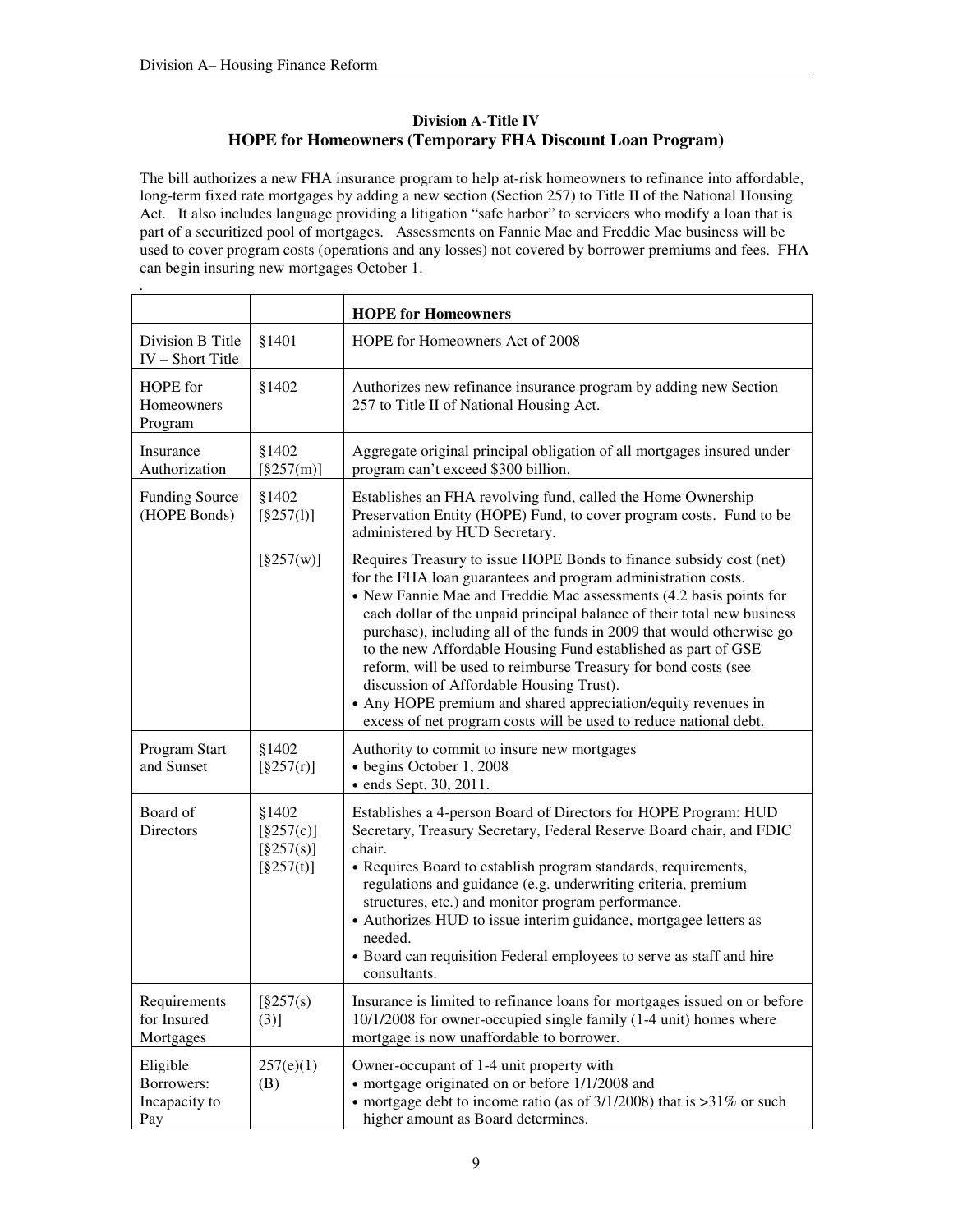|                                                                                                                               |                                  | <b>HOPE for Homeowners</b>                                                                                                                                                                                                                                                                                                                                                                                                                                                                                                                                                                                                                    |
|-------------------------------------------------------------------------------------------------------------------------------|----------------------------------|-----------------------------------------------------------------------------------------------------------------------------------------------------------------------------------------------------------------------------------------------------------------------------------------------------------------------------------------------------------------------------------------------------------------------------------------------------------------------------------------------------------------------------------------------------------------------------------------------------------------------------------------------|
| Borrower<br>ineligibility due<br>to intentional<br>default, false<br>information or<br>prior mortgage<br>fraud<br>convictions | §257(e)(1)<br>(A)<br>§257(e)(10) | Borrowers cannot have been convicted of state or federal mortgage<br>fraud in 10 years prior to refinance.<br>Borrowers must also certify that they did not:<br>• intentionally default on existing mortgage or any other debt and<br>· did not knowingly furnish false information to obtain any mortgage<br>eligible for refinance program.<br>False certification can be punished by imprisonment, fines.<br>• Borrowers must agree to repay to the FHA any direct financial benefit<br>achieved from reducing mortgage( $s$ ) on the refinanced property due to<br>misrepresentations in certification, required documents for refinance. |
| Documentation<br>of Primary<br>Residence                                                                                      | §257(e)(11)                      | Borrower must document that property is primary residence and only<br>residence in which borrower currently has an ownership interest;<br>documentation must meet HUD requirements.<br><b>Refinance Mortgage Terms</b>                                                                                                                                                                                                                                                                                                                                                                                                                        |
| Refinance<br>Mortgage<br>Requirements                                                                                         | summary                          | Refinance mortgage principal shall be the lesser of: amount borrower<br>can repay per underwriting standards established by Board or amount<br>established at auction for such mortgage and<br>• can't exceed 90% of appraised value.<br>• can't exceed 132% of 2007 conforming loan limit.<br>• must be fixed-rate entire term.<br>• term must be at least 30 years.<br>• Allows Board to require FHA to require demonstrated payment<br>performance in case of higher risk loans before insuring (e.g. six<br>months on time payments).                                                                                                     |
| Maximum<br>Mortgage                                                                                                           | §257(e)(2)<br>§257(e)(6)         | Mortgage Refinance principal shall be based on borrower capacity to<br>pay using FHA underwriting and can't exceed:<br>• 90% of current appraised value nor<br>• 132% of 2007 conforming loan limit.                                                                                                                                                                                                                                                                                                                                                                                                                                          |
| Waiver of<br>Prepayment<br>Penalties, etc.                                                                                    | §257(e)(3)                       | Current mortgage holder(s) must waive any/all penalties and fees<br>related to prepayment, default or delinquency to current mortgage.                                                                                                                                                                                                                                                                                                                                                                                                                                                                                                        |
| Write-down,<br>Discharge of<br>Existing<br>Mortgage Debt                                                                      | §257(e)(4)<br>(A)                | All mortgage holders (senior and junior) must agree to accept proceeds<br>of FHA-insured loan as payment in full of all debt, effectively writing<br>the debt down to 87% or less of a property's value since the new<br>mortgage principal can't exceed 90% of current appraised value and the<br>lender must fund the upfront premium of 3% of the refinance mortgage<br>(serves as a loan loss reserve).<br>• HUD may take steps as needed to facilitate agreements between<br>holders of senior and any existing subordinate mortgages, subject to<br>standards established by the Board.                                                 |
| Extinguishment<br>of Subordinate<br>Liens                                                                                     | §257(e)(4)<br>(B)                | Board must establish standards that allow holders of subordinate liens to<br>share with FHA in a portion of future equity. In establishing such<br>standards, the Board must consider:<br>• the status of any subordinate mortgage,<br>• the outstanding balance of and accrued interest on the existing senior<br>mortgage and any outstanding subordinate mortgages,<br>• the extent to which the current appraised value of property securing<br>subordinate mortgage is less than the outstanding principle balance<br>and accrued interest on more senior mortgages, and<br>• such other factors as the Board deems appropriate.         |
| Refinance Term,<br><b>Interest Rate</b>                                                                                       | §257(e)(5)                       | • Interest must be fixed-rate entire term.<br>• Term must be at least 30 years from start of amortization.                                                                                                                                                                                                                                                                                                                                                                                                                                                                                                                                    |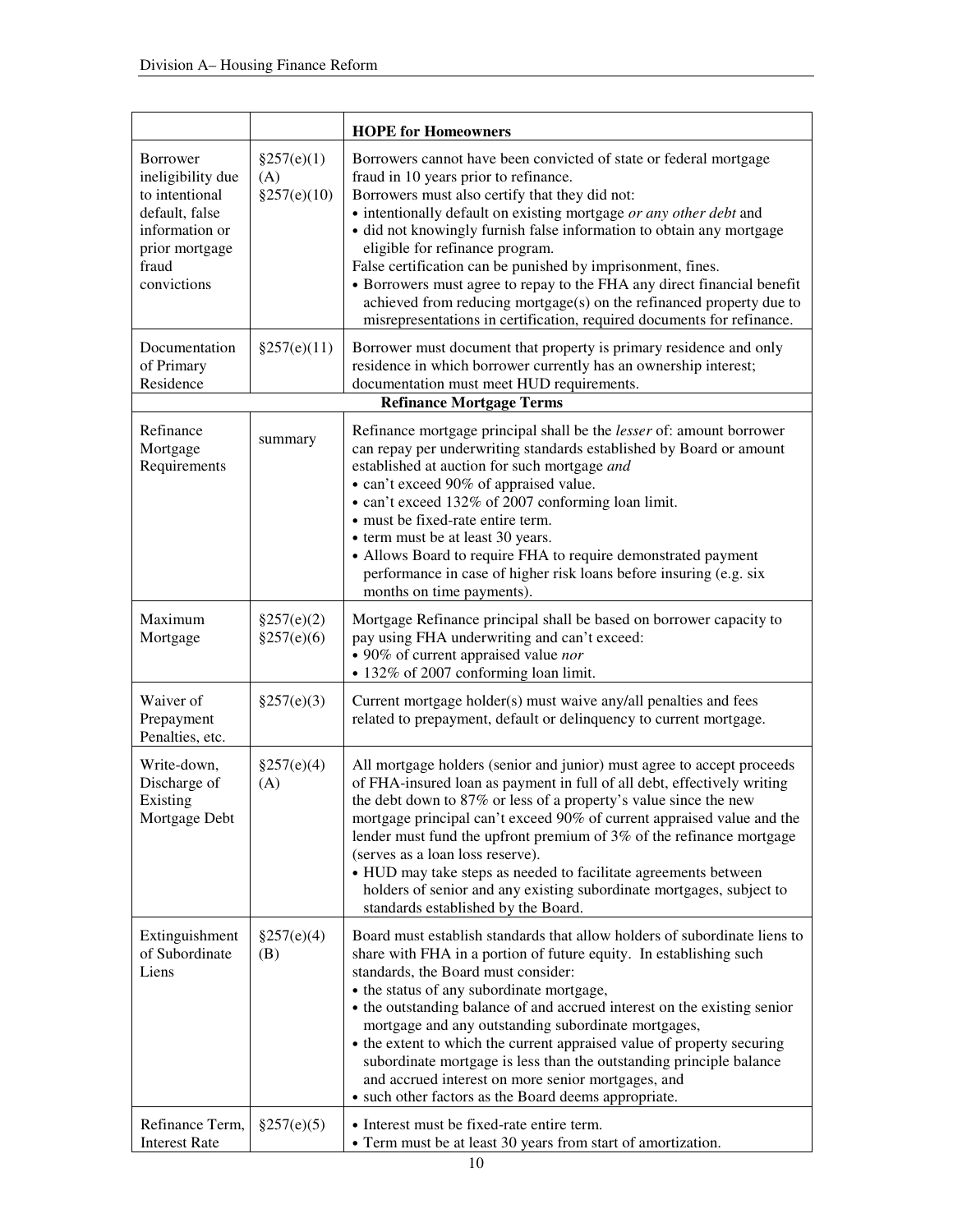|                                                      |                       | <b>HOPE for Homeowners</b>                                                                                                                                                                                                                                                                                                                                                                                                                                                                                                                                           |
|------------------------------------------------------|-----------------------|----------------------------------------------------------------------------------------------------------------------------------------------------------------------------------------------------------------------------------------------------------------------------------------------------------------------------------------------------------------------------------------------------------------------------------------------------------------------------------------------------------------------------------------------------------------------|
| Borrower<br>Income<br>Documentation                  | §257(e)(9)            | The new lender must document and verify borrower income or non-<br>filing status by obtaining IRS transcript of income tax filing for two<br>most recent years for which filing deadline has passed and by any other<br>method Board establishes.                                                                                                                                                                                                                                                                                                                    |
| Origination<br>Fees and<br><b>Interest Rates</b>     | §257(j)               | Board must establish reasonable limitation on origination fees and<br>ensure interest rates are commensurate with market rates on such types<br>of loans.                                                                                                                                                                                                                                                                                                                                                                                                            |
| Mortgage<br>premiums                                 | §257(i)               | Requires for each insured mortgage:<br>• an upfront premium of 3% of the original insured mortgage (to be<br>paid from proceeds of the refinance, mortgage through the reduction<br>of debt on the prior mortgage), and<br>• annual premium of 1.5% of the remaining insured principal balance.                                                                                                                                                                                                                                                                      |
| Appraisals                                           | §257(e)(7)<br>§257(g) | Any appraisal conducted in connection with this insurance program<br>must:<br>• be based on current value of property,<br>• comply with FHA requirements and title XI of the Financial<br>Institutions Reform, Recovery, and Enforcement Act of 1989, and<br>• be conducted by a qualified independent appraiser.<br>• Interested parties cannot try to improperly influence. Allows civil<br>money penalties for violations.                                                                                                                                        |
| Revised<br>Standards for<br><b>FHA</b><br>Appraisers | §1404                 | Starting on the date of enactment of the FHA 2008 reform legislation,<br>any appraiser for mortgages under this title must be certified by the state<br>in which the property is located or by a nationally recognized appraisals<br>organization and have demonstrated, verifiable education in FHA<br>appraisal requirements.                                                                                                                                                                                                                                      |
| <b>Shared Equity</b><br>and<br>Appreciation          | §257(k)               | Shared Equity: HUD and borrower to share any equity created as a<br>result of the refinancing. HUD's share will decline over time.<br>• If sale or refinancing occurs during the first year following date the<br>HOPE mortgage is insured, HUD gets 100%.<br>• in the second year, HUD gets 90%, in the third year, 80%, in the<br>fourth 70%, in the fifth year, 60% and after that, gets 50%.<br>Shared Appreciation: on sale/ disposition, HUD and borrower to also<br>share 50/50 in any increase in appraised value that occurs from date<br>mortgage insured. |
| Restrictions on<br>new second<br>liens               | §257(e)(7)            | Borrowers will not be allowed to grant new second liens during first<br>five years of the refinance loan term except as the Board determines<br>necessary to ensure appropriate maintenance of the property. New<br>liens:<br>• can't reduce value of Government's equity in borrower's home and,<br>• when combined with borrower's existing mortgage debt, can't exceed<br>95% of home's appraised value at time of new second lien.                                                                                                                               |
| FHA Capacity                                         | §257(p)               | Under Board direction, requires HUD to take all actions needed to<br>design, implement and monitor program and to contract for independent<br>review of quality of underwriting, appraisals and fraud detection. Cost<br>to be funded through HOPE bonds.                                                                                                                                                                                                                                                                                                            |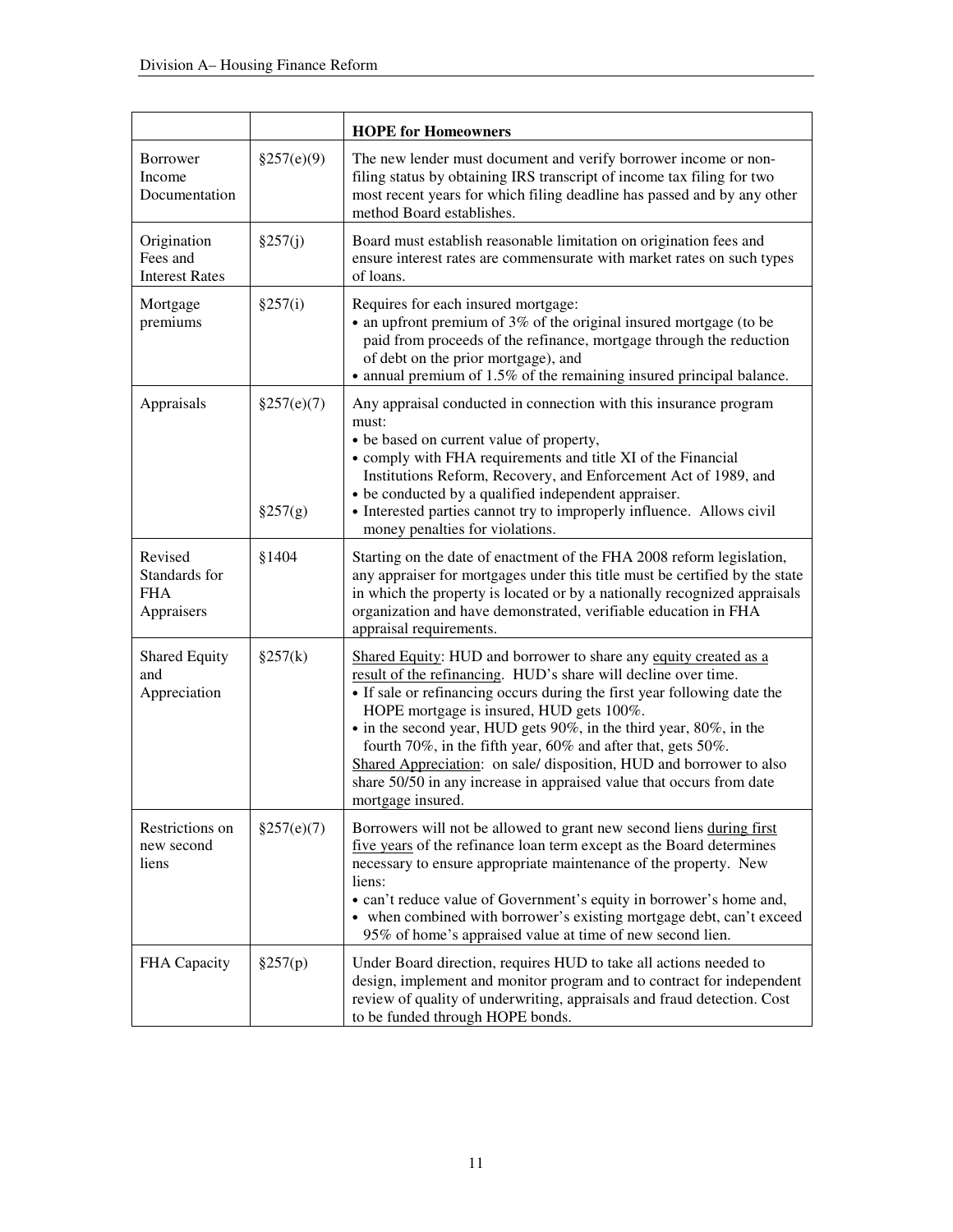|                                                                               |            | <b>HOPE for Homeowners</b>                                                                                                                                                                                                                                                                                                                                                                                                                                                                                                                                                                                                                                                                                                        |
|-------------------------------------------------------------------------------|------------|-----------------------------------------------------------------------------------------------------------------------------------------------------------------------------------------------------------------------------------------------------------------------------------------------------------------------------------------------------------------------------------------------------------------------------------------------------------------------------------------------------------------------------------------------------------------------------------------------------------------------------------------------------------------------------------------------------------------------------------|
| Monthly<br>Reports to<br>Congress                                             | §257(n)    | Board must submit monthly reports to Congress on program, including:<br>• number of mortgages insured.<br>• location by census tract.<br>• aggregate principal insured.<br>• average amounts by which mortgages were discounted.<br>• premium revenue collected, claim and loss rates.                                                                                                                                                                                                                                                                                                                                                                                                                                            |
| Protections<br>Against<br>Adverse<br>Selection<br>(underwriter<br>violations) | §257(h)    | Board must set standards to ensure underwriters comply with HOPE<br>underwriting and appraisal requirements.<br>• Bans payment of insurance benefits to lender who violates above<br>standards and in any case where borrower fails to make first payment<br>on HOPE loan.                                                                                                                                                                                                                                                                                                                                                                                                                                                        |
| Trial payment<br>period before<br>insurance                                   | §257(h)(3) | • Allows Board to adopt other standards in connection with higher risk<br>loans including requirement borrower to demonstrate payment<br>performance for a period time before being insured under program.                                                                                                                                                                                                                                                                                                                                                                                                                                                                                                                        |
| <b>Auction or Bulk</b><br>Refinance                                           | §257(f)    | Requires Board to study the need for, efficacy of mechanisms to<br>facilitate more rapid refinancing of borrowers into this program and<br>report findings and recommendations to House Financial Services,<br>Senate Banking committees within 60 days of bill enactment.<br>Study must identify various options under which lenders and servicers<br>of such mortgages could make bids for forward commitments of<br>insurance in expedited fashion. Must also discuss whether such<br>mechanisms necessary to stabilize housing market and whether there<br>are other approaches that would be useful to reduce foreclosure. Must<br>identify resources, authorities necessary to implement such mechanisms<br>if recommended. |
| <b>GNMA</b><br><b>Backing</b>                                                 | §257(q)    | Authorizes the Government National Mortgage Association to<br>guarantee up to \$300 billion in securities backed by these mortgages.                                                                                                                                                                                                                                                                                                                                                                                                                                                                                                                                                                                              |
| <b>Loan Servicer</b><br><b>Safe Harbor</b>                                    | §1403      | Absent contractual provisions to the contrary, deems actions by<br>servicers of pooled residential mortgages to enter modification or<br>workout of individual residential mortgages (or a class of residential<br>mortgages) to be in best interest of investors as long as:<br>• default has occurred or is reasonably foreseeable<br>• property is occupied by the borrower, and<br>• expected recovery of principal through modification/workout exceeds<br>expected recovery through foreclosure                                                                                                                                                                                                                             |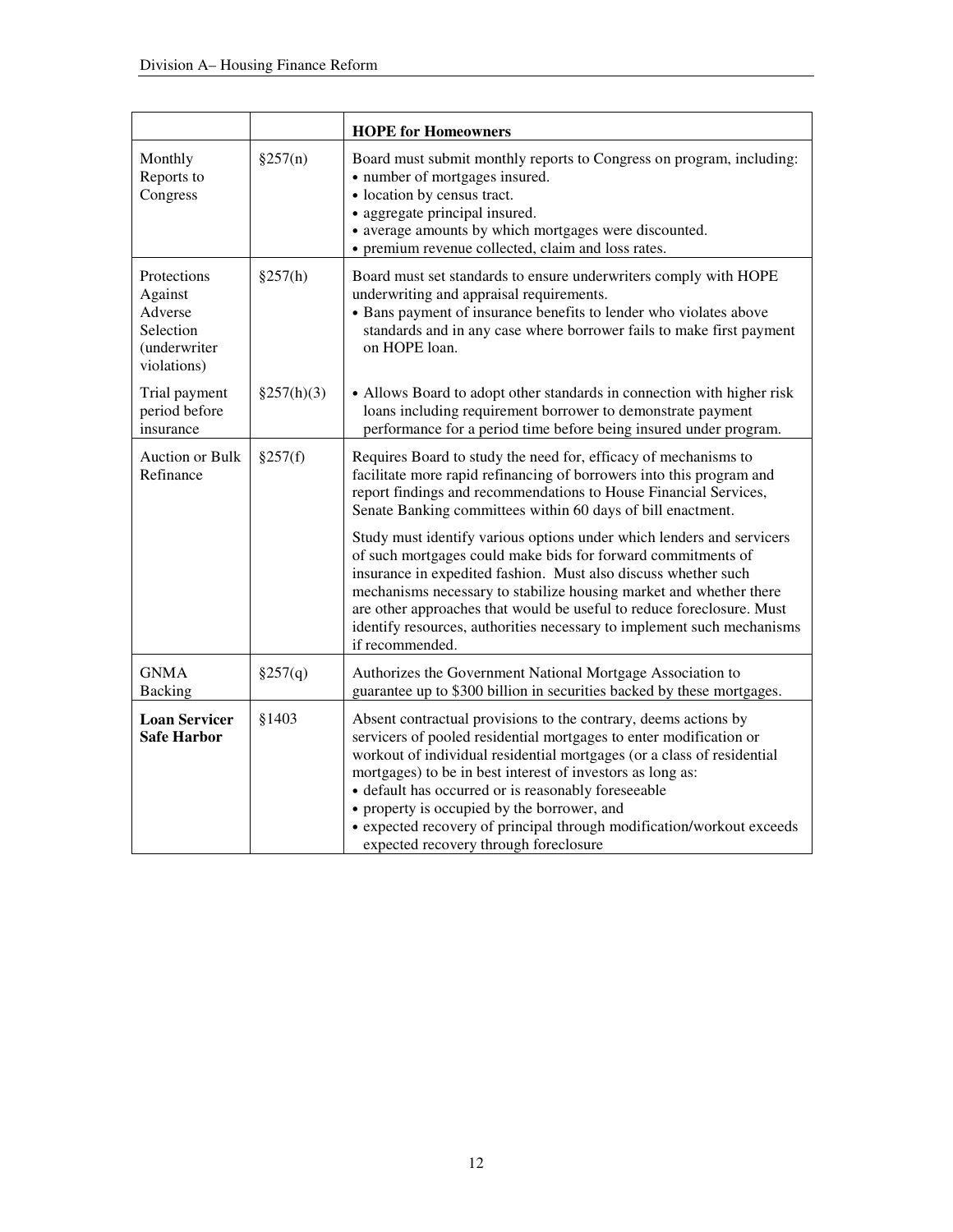### **Division A – Title V National Mortgage Licensing/Registry**

Background: In late 2006, the Conference of State Bank supervisors established the Nationwide Mortgage Licensing System and Registry (NMLS) to provide a nationwide licensing system for state-regulated residential loan originators. It functions as a back office to state regulators, accepting and processing a uniform set of license application and renewal forms for all participating states. It creates a single, unique record for every licensee. Licensees can use the record to electronically apply for, amend, renew and surrender licenses in one or more state. The system began operating in January 2008. Currently 14 states are using the system and another 26 expect to be using it by the end of 2009, for a total of 40.

The new bill extends coverage by requiring all loan originators to join the system, imposes minimum national licensing requirements (including criminal background checks). It encourages use of the Registry database to provide consumers with free information on the employment history of loan originators and any enforcement actions taken against them.

|                                                             |            | <b>Loan Originator Licensing/Registration</b>                                                                                                                                                                                                                                                                                                                                                                                                                                                                                                                                                                                                                         |
|-------------------------------------------------------------|------------|-----------------------------------------------------------------------------------------------------------------------------------------------------------------------------------------------------------------------------------------------------------------------------------------------------------------------------------------------------------------------------------------------------------------------------------------------------------------------------------------------------------------------------------------------------------------------------------------------------------------------------------------------------------------------|
| Title                                                       | §1501      | Secure and Fair Enforcement for Mortgage Licensing Act of 2008<br>(S.A.F.E. Mortgage Licensing Act of 2008)                                                                                                                                                                                                                                                                                                                                                                                                                                                                                                                                                           |
| Mandatory licensing/<br>registration of loan<br>originators | §1504      | Requires all loan originators to register and/or obtain, maintain<br>license under appropriate state or federal licensing/registration<br>system.                                                                                                                                                                                                                                                                                                                                                                                                                                                                                                                     |
| Unique ID/<br>Originator Profile                            | \$1503(12) | All loan originators (state and federal) must be assigned unique ID<br>in NMLS to facilitate public access to the employment history and<br>disciplinary record of orginators.                                                                                                                                                                                                                                                                                                                                                                                                                                                                                        |
| State licensing<br>requirements                             | §1505      | Requires States to adopt licensing and registration requirements and<br>renewal requirements consistent with this Act. If don't act in 1-2<br>years, HUD must implement standards or requirements. To comply,<br>State systems must:<br>• Provide effective supervision and enforcement of licensing<br>requirements and participate in NMLS<br>• Regularly report violations of law to NMLS<br>• Have a process to challenge information in NMLS<br>• Have a mechanism to assess civil penalties for violations<br>• Have established minimum net worth or surety bond requirements<br>for originators based on dollar amount of residential mortgages<br>originated |
| Loan Originator<br>background checks                        | §1505(a)   | Applications for state license must be submitted to NMLS and<br>include:<br>• fingerprints (to be used to check criminal history)<br>• information on personal history and experience<br>• authorization for Registry to obtain credit report and information<br>on any administrative, civil or criminal findings by any<br>governmental jurisdiction                                                                                                                                                                                                                                                                                                                |
| Basis for Rejection of<br>Application                       |            | State licenses will NOT be granted to if applicant has:<br>• ever had a loan originator license revoked anywhere, or<br>• ever been convicted of/pleaded no contest to a felony involving an<br>act of fraud, dishonesty, a breach of trust or money laundering, or<br>• been convicted of any other felony in prior 7 years                                                                                                                                                                                                                                                                                                                                          |
| Minimum Standards<br>for License                            |            | Applicant must:<br>• demonstrate financial responsibility and good character.<br>• complete pre-licensing education and pass written test.<br>• meet net worth or surety bond requirement.                                                                                                                                                                                                                                                                                                                                                                                                                                                                            |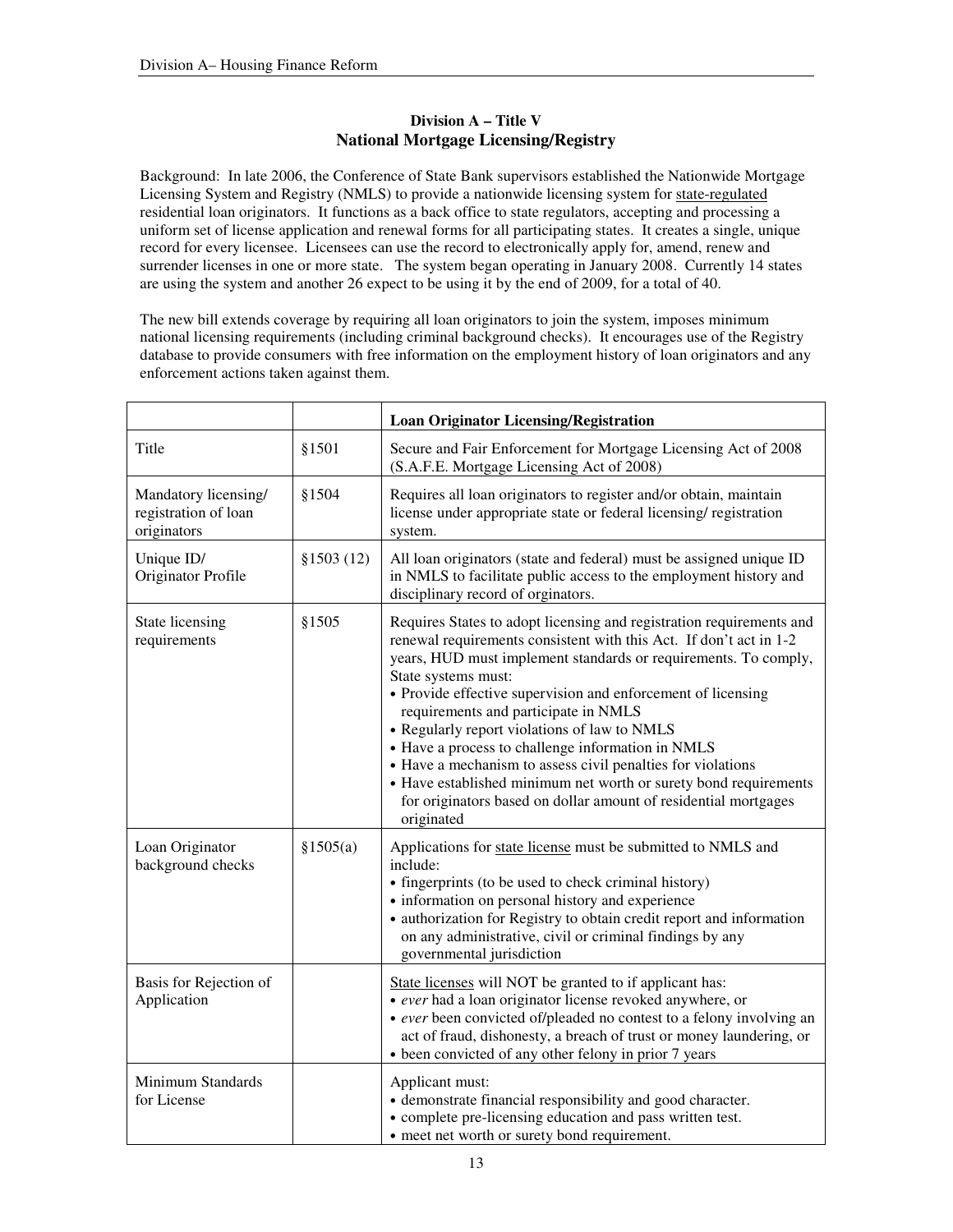|                                                                                       |       | <b>Loan Originator Licensing/Registration</b>                                                                                                                                                                                                                                                                                                                      |
|---------------------------------------------------------------------------------------|-------|--------------------------------------------------------------------------------------------------------------------------------------------------------------------------------------------------------------------------------------------------------------------------------------------------------------------------------------------------------------------|
| Pre-Licensing<br><b>Education Requirement</b>                                         |       | • Must complete at least 20 hour course approved by National<br>Registry (with at least 2 hours on lending standards for<br>nontraditional mortgages (any loan not 30 year, fixed rate).<br>• Must pass written test (can try 3 times, at least 1 month apart, and<br>then must wait 6 months).<br>• If license lapses for 5 years or longer, must also take test. |
| License Renewal/<br><b>Continuing Education</b>                                       | §1506 | Applicants must continue to meet minimum standards and fulfill<br>annual continuing education requirement (8 hrs)                                                                                                                                                                                                                                                  |
| Loan originators<br>employed by federally<br>regulated institutions,<br>credit unions | §1507 | Federal banking agencies must establish system for registering<br>employees of depository institutions regulated by federal agencies<br>within 1 year of bill enactment, using NMLS.<br>• Originators must same materials to Registry as applicants for state<br>licenses (except credit report authorization).                                                    |
| <b>HUD Back-Up</b><br>Licensing Authority                                             | §1508 | Requires HUD to establish and maintain a licensing and registration<br>system for States that do not have a system that complies with the<br>minimum standards above or do not participate in the NMLS within<br>1-2 years of bill enactment. HUD can extend timeframe by up to 24<br>months for States making a good faith effort toward this status.             |
| <b>HUD Enforcement</b><br>Powers                                                      | §1514 | Authorizes HUD to conduct examinations, issues summons, etc. to<br>enforce license/ registration requirements under its backup system<br>and to issue cease and desist orders.                                                                                                                                                                                     |
| Annual Report to<br>Congress                                                          | §1516 | Requires HUD to report annually to Congress, starting 1 year from<br>bill enactment, on effectiveness of mortgage licensing/registration<br>requirement and recommendations for improvement.                                                                                                                                                                       |

## **Division A – Title V and VI Miscellaneous (Studies, Other Housing Provisions)**

| RESPA Reform Study                                      | \$1516 | Requires HUD to report to Congress within 6 months of bill<br>enactment on any recommendations for legislative reform of RESPA                                                                                                                                                                                                                                                                                                            |
|---------------------------------------------------------|--------|-------------------------------------------------------------------------------------------------------------------------------------------------------------------------------------------------------------------------------------------------------------------------------------------------------------------------------------------------------------------------------------------------------------------------------------------|
| <b>HUD Study of Defaults</b><br>and Foreclosures        | §1517  | HUD must conduct an "extensive study of the root causes of default<br>and foreclosure of home loans" using empirical data.<br>• Preliminary report due to Congress within 6 months of bill<br>enactment, final within 12 months of bill enactment.<br>• Should include recommendations for legislation, if any, on best<br>practices and ways to provide targeted assistance to populations at<br>highest risk of default or foreclosure. |
| Study of GSE, Federal<br>Home Loan Bank fees            | \$1601 | Requires new Federal Housing Finance Agency (FHFA) Director to<br>conduct an ongoing study of mortgage guarantee fees and report<br>annually, including basis, revenues generated and costs.                                                                                                                                                                                                                                              |
| Mortgage Risk<br><b>Evaluation Improvement</b><br>Study | \$1602 | Requires FHFA Director to study and report to House FSC and<br>Senate Banking Committees within 1 year on ways to improve<br>overall default risk evaluation used for residential mortgage loans,<br>and especially means to standardize risk evaluation.                                                                                                                                                                                 |
| Conversion of HUD<br>Contracts                          | \$1603 | Allows conversion of Starrett City (NYC) Section 8 and RAP<br>contract to 20-year project-based Section 8.                                                                                                                                                                                                                                                                                                                                |
| FDIC Takeover Failed<br><b>Banks</b>                    | \$1604 | Gives FDIC more flexibility in types of new or bridge institutions it<br>creates when banks, savings associations or credit unions fail.                                                                                                                                                                                                                                                                                                  |
| Local Requirements for<br><b>Foreclosed Properties</b>  | \$1605 | Expresses Senate policy of non-interference with local requirements<br>that holder of a foreclosed property maintain the property.                                                                                                                                                                                                                                                                                                        |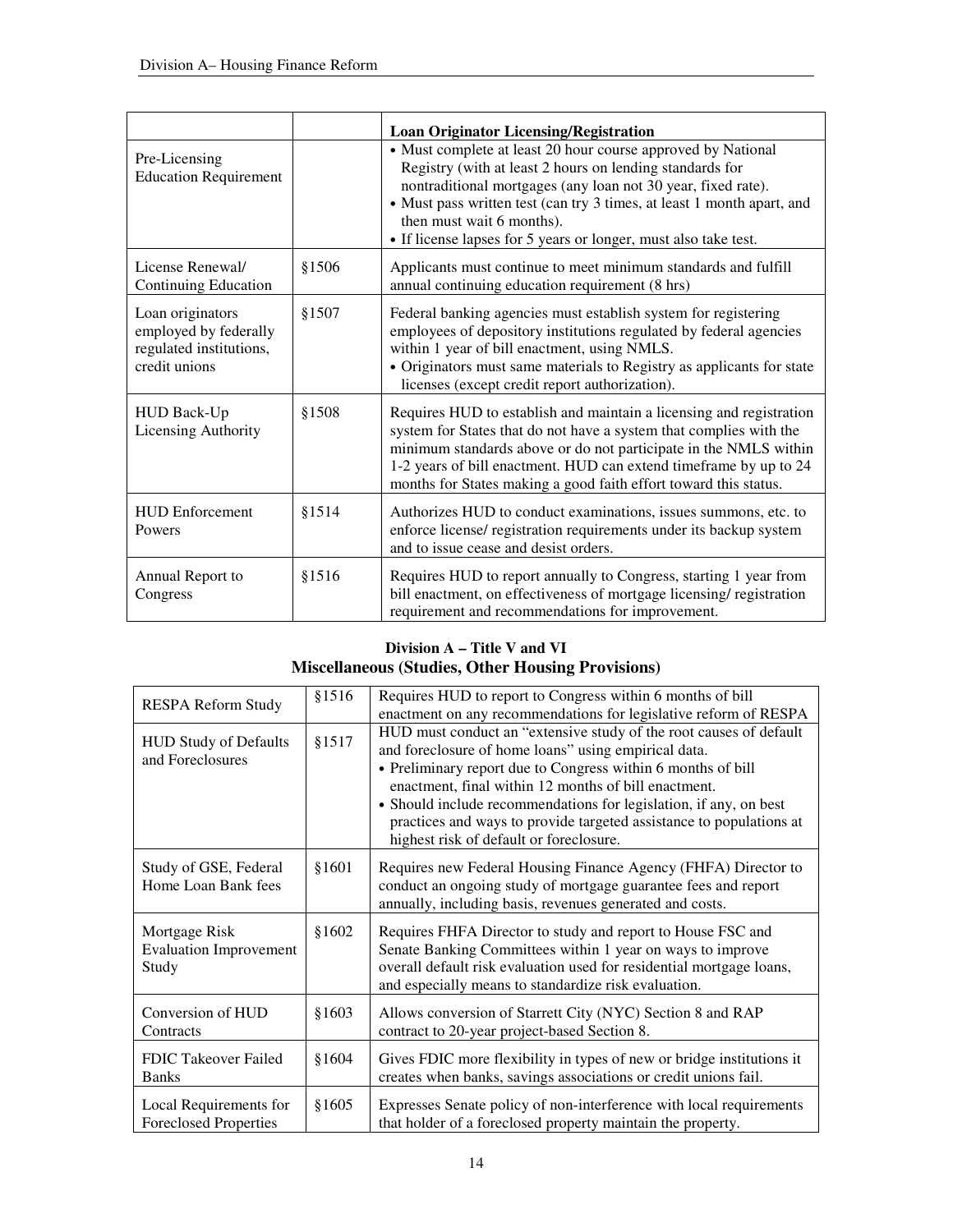### **Division B – Title I**

### **FHA Reform**

Subtitle A makes a number of changes to FHA single family mortgage insurance programs to improve usability. It raises loan limits to make it usable in high cost markets (setting one family limits at 115% of area median price up to 150% of the GSE conforming loan limit), revises downpayment requirements, eliminates seller financing starting October 1, institutes a one year moratorium on risk-based premiums and revises the Home Equity Mortgage Conversion program, among other things. Subtitle B revises provisions regarding manufactured housing.

|                                                                                 |                | <b>FHA Reform</b>                                                                                                                                                                                                                                                                                                                                                                                                                                                                                                                                                                                                                                                                                                                                                                                                                                                                                                                |
|---------------------------------------------------------------------------------|----------------|----------------------------------------------------------------------------------------------------------------------------------------------------------------------------------------------------------------------------------------------------------------------------------------------------------------------------------------------------------------------------------------------------------------------------------------------------------------------------------------------------------------------------------------------------------------------------------------------------------------------------------------------------------------------------------------------------------------------------------------------------------------------------------------------------------------------------------------------------------------------------------------------------------------------------------|
| Title I                                                                         |                | FHA Modernization Act of 2008                                                                                                                                                                                                                                                                                                                                                                                                                                                                                                                                                                                                                                                                                                                                                                                                                                                                                                    |
| Subtitle A Title                                                                | §2111          | Building American Homeownership Act of 2008                                                                                                                                                                                                                                                                                                                                                                                                                                                                                                                                                                                                                                                                                                                                                                                                                                                                                      |
| Loan Limits; LTV<br>cap                                                         | §2112          | Effective January 1, 2009, permanently raises the maximum loan amount the<br>FHA can insure for 1-4 unit homes. Allows mortgage principal up to 100%<br>of appraised value (including upfront mortgage premiums).                                                                                                                                                                                                                                                                                                                                                                                                                                                                                                                                                                                                                                                                                                                |
|                                                                                 |                | • Sets limit for single family homes at 115% of the area median one-family<br>house price (but not less than 65% of the GSE conforming loan limit nor<br>more than 150% of the GSE conforming loan limit). Currently 150%=<br>\$625,500.<br>• Permanently raises limits for 2-, 3- and 4-family homes using new<br>multiplier (the ratio of the 2-, 3- and 4-unit conforming loan limits to the<br>single family conforming loan limit).                                                                                                                                                                                                                                                                                                                                                                                                                                                                                         |
| Downpayment<br>Requirements;<br>Prohibition on Seller<br>Financing              | §2113          | Requires minimum downpayment equal to 3.5% of appraised value of<br>property or such higher amounts as HUD requires. Loans from family<br>members allowed.<br>• Starting with mortgages approved on October 1, 2008, buyers can't meet<br>minimum downpayment requirement using funds provided by seller or<br>entity that financially benefits from transaction, including third parties<br>reimbursed by seller.                                                                                                                                                                                                                                                                                                                                                                                                                                                                                                               |
| <b>Higher Upfront</b><br>Premium                                                | §2114          | • Raises maximum upfront FHA premium to 3.0% (was 2.25%).<br>• Raises maximum for first time homebuyers who have completed an<br>approved homebuyer education course to 2.75% (was 2.0%).                                                                                                                                                                                                                                                                                                                                                                                                                                                                                                                                                                                                                                                                                                                                        |
| Rehab Loans<br>(203(k))                                                         | §2115          | Makes 203(k) program a mutual mortgage insurance fund program rather<br>than a general insurance fund program.                                                                                                                                                                                                                                                                                                                                                                                                                                                                                                                                                                                                                                                                                                                                                                                                                   |
| Manufactured<br>Housing, Condos                                                 | §2117          | Adds language to allow condominiums and manufactured housing units to be<br>insured under the single family home program.                                                                                                                                                                                                                                                                                                                                                                                                                                                                                                                                                                                                                                                                                                                                                                                                        |
| <b>Mutual Mortgage</b><br><b>Insurance Fund</b><br>(MMIF)Financial<br>Soundness | §2118<br>§2119 | Requires HUD to arrange for an annual independent actuarial study of Fund<br>financial status and to report results annually to Congress. Also:<br>• Requires HUD to report quarterly to Congress on Fund lending activity,<br>claims, prepayments and loss rates fiscal year to date starting 90 days after<br>bill enactment.<br>• Authorizes HUD to adjust programs or premiums to maintain Fund<br>soundness and target subsidy rate.<br>• Establishes two operational goals: (1) minimizing default risk by instituting<br>fraud prevention quality control screening within 18 months of Act<br>enactment and (2) meeting needs of single family borrowers program is<br>designed to serve.<br>• Transfers mortgages insured under the Section 8 homeownership program,<br>Home Equity Conversion program, single family mortgages on Hawaiian<br>home lands, Indian reservations from the General Insurance Fund to MMIF. |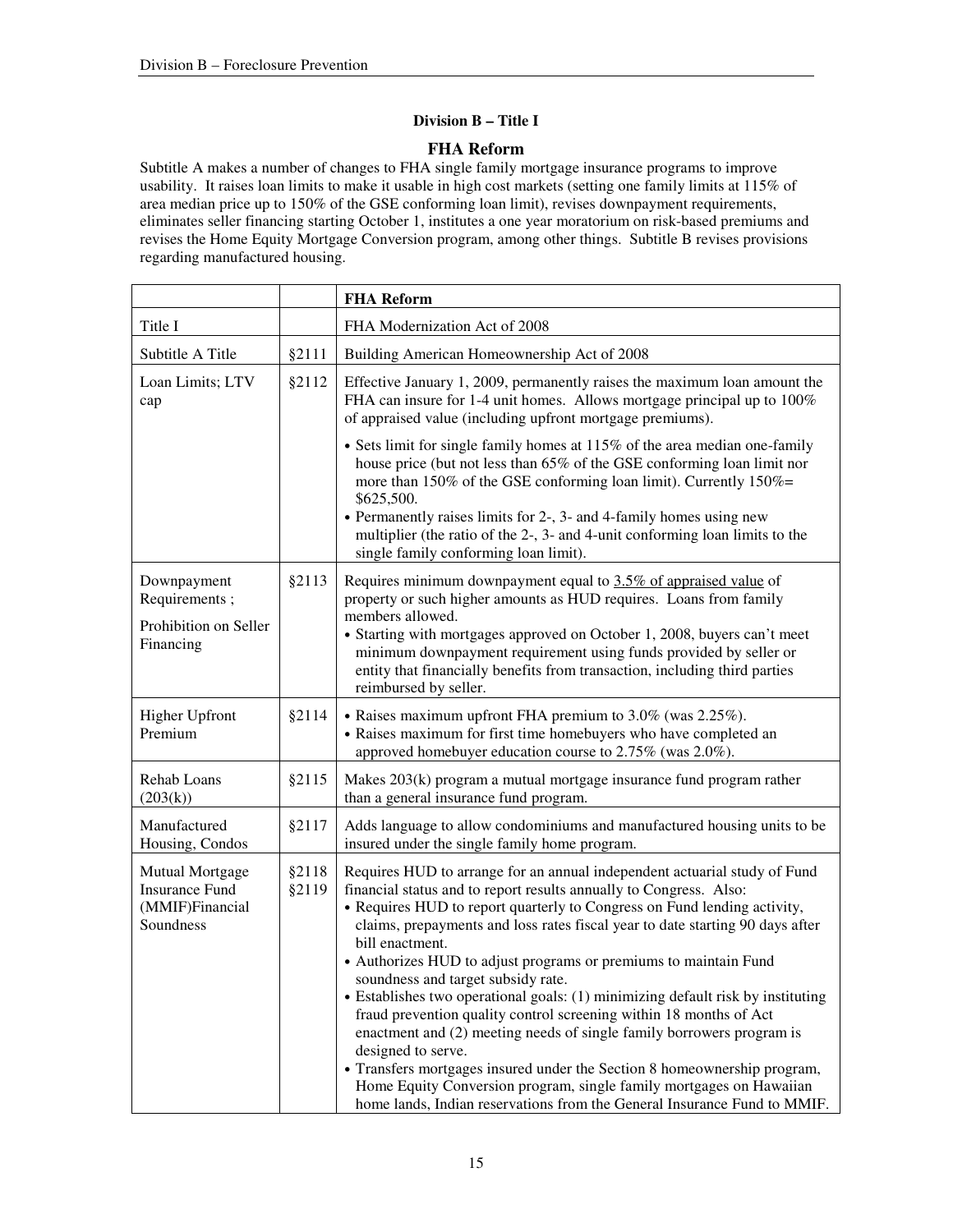|                                                                         |                   | <b>FHA Reform</b>                                                                                                                                                                                                                                                                                                                                                                                                                                                                                                                                                                                                                                                                                                                                                     |
|-------------------------------------------------------------------------|-------------------|-----------------------------------------------------------------------------------------------------------------------------------------------------------------------------------------------------------------------------------------------------------------------------------------------------------------------------------------------------------------------------------------------------------------------------------------------------------------------------------------------------------------------------------------------------------------------------------------------------------------------------------------------------------------------------------------------------------------------------------------------------------------------|
| <b>Other Provisions</b>                                                 | §2120<br>(a), (b) | Repeals several FHA programs (e.g. graduated income mortgages)<br>Clarifies "area" to which limit on lender interest rate variations applies is<br>metropolitan statistical area.                                                                                                                                                                                                                                                                                                                                                                                                                                                                                                                                                                                     |
| Cooperatives                                                            | \$2121(<br>b)     | Adds language making FHA insurance easier to use with cooperatives.                                                                                                                                                                                                                                                                                                                                                                                                                                                                                                                                                                                                                                                                                                   |
| Home Equity<br><b>Conversion Mortgage</b><br>(HECM)                     |                   | • Sets national uniform loan limit at GSE conforming limit for a single family<br>home.<br>• Allows use with coops.                                                                                                                                                                                                                                                                                                                                                                                                                                                                                                                                                                                                                                                   |
| Restrictions on Loan<br>Originators                                     | §2122             | Sets new restrictions on mortgage originators:<br>• Limits insurance to mortgages originated by HUD approved lender.<br>• Originators can't be associated with any other financial or insurance activity,<br>sale of financial products, unless strict firewall between mortgage<br>origination and such other activities. Lenders can't condition loan of<br>purchase of unrelated insurance, annuity or similar products.<br>• HUD must study whether bill provides adequate consumer protections.                                                                                                                                                                                                                                                                  |
| Counseling<br>Requirements                                              |                   | Strengthens pre-mortgage counseling requirements:<br>• Requires that counseling be provided by an <i>independent</i> third party (not<br>entities associated with or compensated by parties involved in funding,<br>originating or servicing the loan or selling annuities or other financial and<br>insurance products).<br>• Counselors must met HUD qualification standards and follow HUD<br>counseling protocols. HUD must develop both within 12 months of bill.<br>• Let FHA use insurance premiums to fund counseling requirements.                                                                                                                                                                                                                           |
| Loan Origination<br>Fee Limits                                          | §2122<br>(c)      | Requires HUD to limit loan origination fees to 2% of first \$200,000 of<br>maximum claim plus 1% of any amount over that, subject to a cap of \$6,000.<br>Fee cap can be adjusted in future based on CPI index but only in increments<br>of \$500.<br>• Allows HUD to adjust the \$200,000 threshold based on analysis of costs to<br>borrowers and impact on reverse mortgage market.<br>• Origination fees can be fully financed with the mortgage.                                                                                                                                                                                                                                                                                                                 |
| GAO Study                                                               | §2122<br>(d)      | • Requires GAO to study impact of reducing HECM origination fees on<br>borrowers, loan availability and program financial soundness and report to<br>House Financial Services and Senate Banking committees with<br>recommendations within 12 months of bill enactment.                                                                                                                                                                                                                                                                                                                                                                                                                                                                                               |
| FHA Energy<br><b>Efficient Mortgage</b><br>program limits               | §2123             | Eliminates absolute caps on value of energy efficiency improvements that can<br>be financed. Was greater of \$4,000 or 5% of single family loan limit (up to<br>\$8000). Now <i>greater</i> of 2% of property appraised value or 5% of single<br>family loan limit.<br>• Caps number of loans at 5% of prior year FHA single family loans.                                                                                                                                                                                                                                                                                                                                                                                                                            |
| Pilot Program for<br>Borrowers with<br><b>Limited Credit</b><br>History | §2124             | Requires HUD to implement a pilot insurance program for single-family (1-4<br>unit) borrowers with limited credit histories, using a to-be-developed<br>automated process to establish an alternative credit rating using such<br>information as rent, utility and insurance payment histories.<br>• Program to sunset 5 years from date of bill enactment.<br>• Allows HUD to carry out pilot on a limited basis or scope and consider<br>limiting to first time homebuyers.<br>• Caps number of mortgages insured under pilot each fiscal year at 5% of<br>number of 1-4 unit mortgages FHA insured prior fiscal year.<br>• Requires GAO to report to Congress within 2 years of bill enactment on #<br>mortgages insured under pilot and impact on insurance fund. |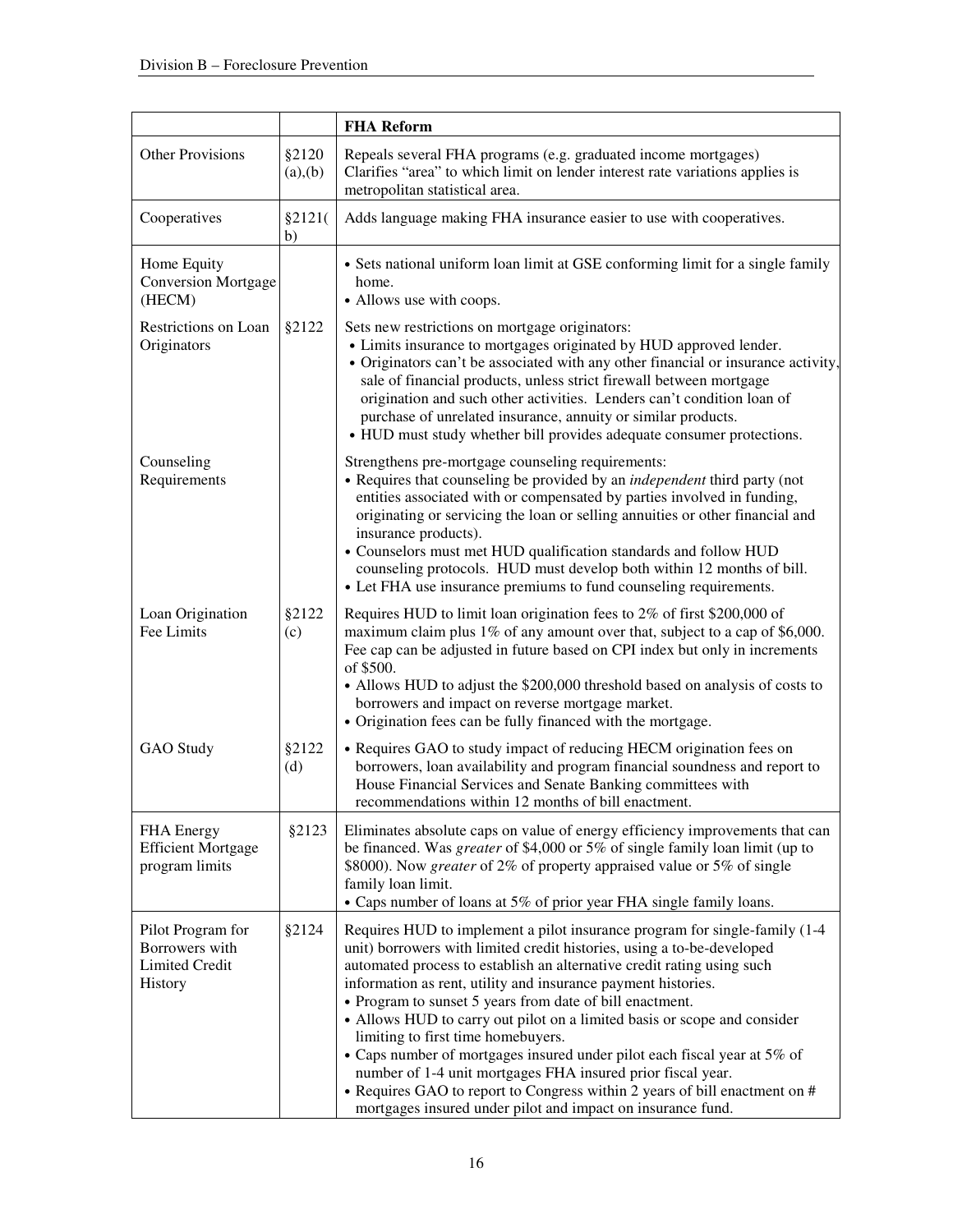|                                                      |        | <b>FHA Reform</b>                                                                                                                                                                                                                                                                                                                                                                                                                                                                                                                                                                                                                                                                                             |
|------------------------------------------------------|--------|---------------------------------------------------------------------------------------------------------------------------------------------------------------------------------------------------------------------------------------------------------------------------------------------------------------------------------------------------------------------------------------------------------------------------------------------------------------------------------------------------------------------------------------------------------------------------------------------------------------------------------------------------------------------------------------------------------------|
| <b>Improve FHA Loss</b><br><b>Mitigation Process</b> | \$2125 | Requires HUD, FHA, in consultation with industry, Neighborhood<br>Reinvestment Corporation and others involved in foreclosure prevention to<br>develop and implement plan to improve FHA loss mitigation process and<br>report plan to House FSC and Senate Banking committees (no deadlines<br>specified).                                                                                                                                                                                                                                                                                                                                                                                                   |
| <b>Improving FHA</b><br>Technology and<br>Operations | §2126  | Authorizes appropriation of \$25 million each fiscal year for 2009-2013 from<br>premium revenue (negative credit subsidy) if available for technology and<br>other improvements (e.g. processes, performance, fraud elimination,<br>appropriate staffing for FHA operations).<br>• Before using, HUD must make a determination each fiscal, following<br>rulemaking and notice provisions, that it can afford this spending based on<br>premium revenue, Fund soundness and Fund financial safety.<br>• HUD must study how to update FHA processes, technologies to conform<br>with those customarily used by secondary market purchasers and report<br>recommendations to Congress within 12 months of bill. |
| <b>HUD Housing</b><br><b>Counseling Program</b>      | §2127  | Expands situations that qualify owners for counseling, (see page 21).                                                                                                                                                                                                                                                                                                                                                                                                                                                                                                                                                                                                                                         |
| Pre-Purchase<br>Counseling<br>Demonstration          | §2128  | Requires HUD to create, run demonstration for 3 years from date of bill<br>enactment, to test alternative forms of pre-purchase counseling (see page 21).                                                                                                                                                                                                                                                                                                                                                                                                                                                                                                                                                     |
| Moratorium on<br><b>Premium Increases</b>            | §2130  | Until October 1, 2009, forbids raising premiums above October 1, 2006<br>amounts unless<br>• HUD determines they are needed to avoid new credit subsidy appropriation;<br>if so, must provide 30 days notice to House Financial Services and Senate<br>Banking committees and in Federal Register.<br>• HUD can waive 30 day notice if determines wait would substantially<br>damage Fund solvency.                                                                                                                                                                                                                                                                                                           |
| Moratorium on Risk<br><b>Based Premiums</b>          | §2133  | Establishes 12 month moratorium (starting October 1, 2008) on<br>implementation of any FHA risk-based premiums for single family programs<br>that would base price in any part on borrower's credit score, including those<br>scheduled to go into effect on July 14 2008.                                                                                                                                                                                                                                                                                                                                                                                                                                    |

| Subtitle B                                |                    | FHA <b>Manufactured Housing</b> Loan Insurance Modernization Act of 2008                                                                                                                                                                                                                                                                |
|-------------------------------------------|--------------------|-----------------------------------------------------------------------------------------------------------------------------------------------------------------------------------------------------------------------------------------------------------------------------------------------------------------------------------------|
| Manufactured<br>Housing Loan<br>Insurance | $§2141-$<br>\$2146 | Update program:<br>• Raises loan limits and requires annual indexing in future (HUD must<br>develop index within one year of bill enactment).<br>• Authorizes upfront mortgage premium of up to 2.25% and annual<br>premium up to $1\%$ .<br>• Requires HUD to issue revised underwriting criteria within 6 months of<br>bill enactment |
|                                           | \$2150             | Limits insurance to properties with at least a 3 year land lease with<br>subsequent 1 yr renewal options                                                                                                                                                                                                                                |

# **Division B- Title II Mortgage Foreclosure Protections for Servicemembers**

| Temporary     | §2201 | From date of bill enactment through 12/31/2008, raises maximum guaranty         |
|---------------|-------|---------------------------------------------------------------------------------|
| Increase VA   |       | amount from 25% of conforming loan limit to 125% of area median price for       |
| Loan Guaranty |       | single family home <i>if higher</i> (capped at 175% of conforming loan limits). |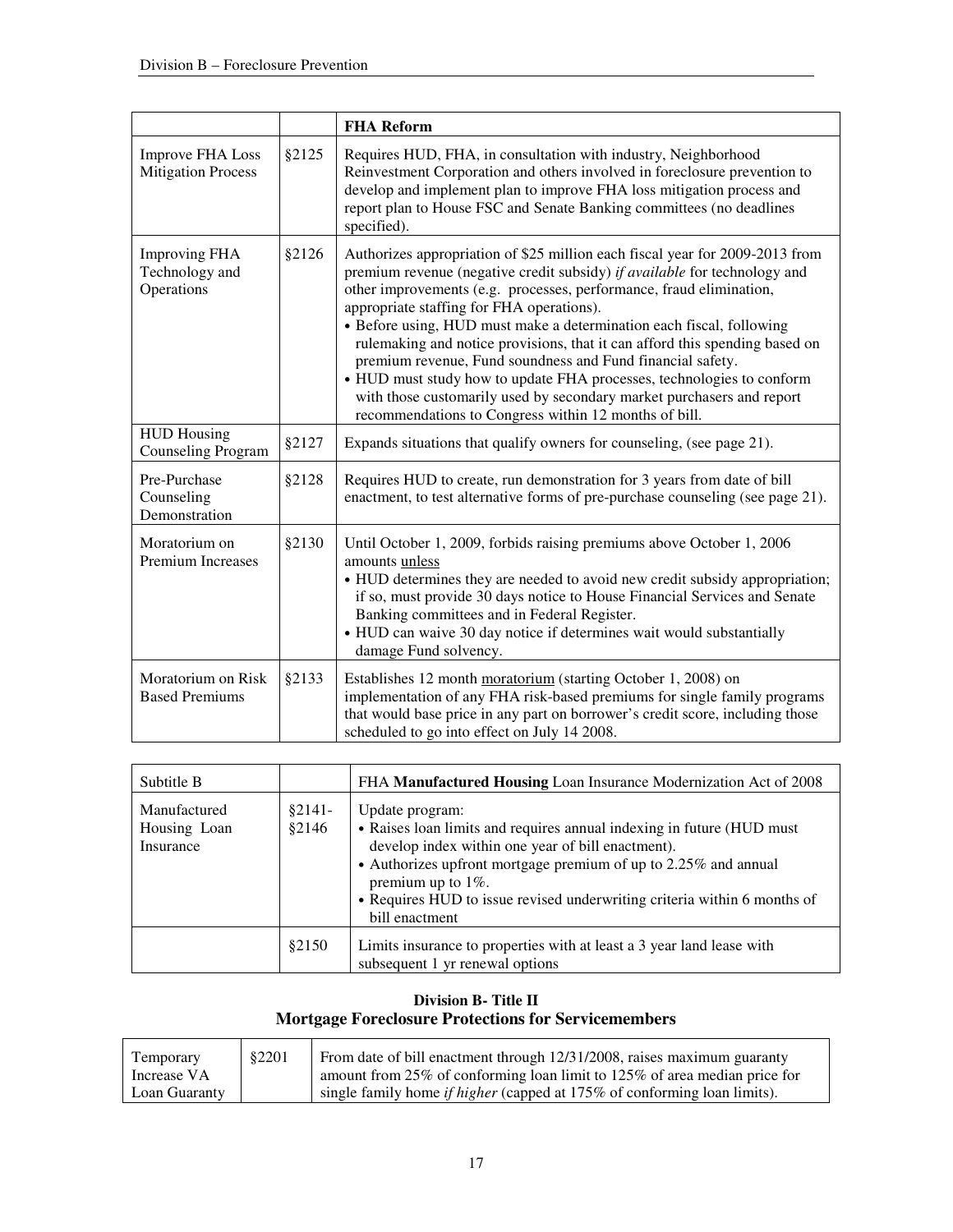| Counseling for<br><b>Returning Vets</b>                | \$2202        | Requires Dept of Defense to create program to provide credit, mortgage and<br>foreclosure counseling to service members returning from active duty overseas<br>as soon as practical after return.                                                                 |
|--------------------------------------------------------|---------------|-------------------------------------------------------------------------------------------------------------------------------------------------------------------------------------------------------------------------------------------------------------------|
| Temporary<br>Extension of<br>Foreclosure<br>Protection | \$2203<br>(a) | Temporarily (date of bill enactment thru 12/31/2010) increases time service<br>members can seek court protection from sale, foreclosure or seizure of property<br>they own, raising it from the current 90 days after the end of military service to<br>9 months. |
| Expanded<br>interest rate<br>protection                | \$2203<br>(b) | Extends period during which interest rate on mortgages can't exceed 6% to one<br>year after end of military service and expands definition of interest to include<br>fees or other charges.                                                                       |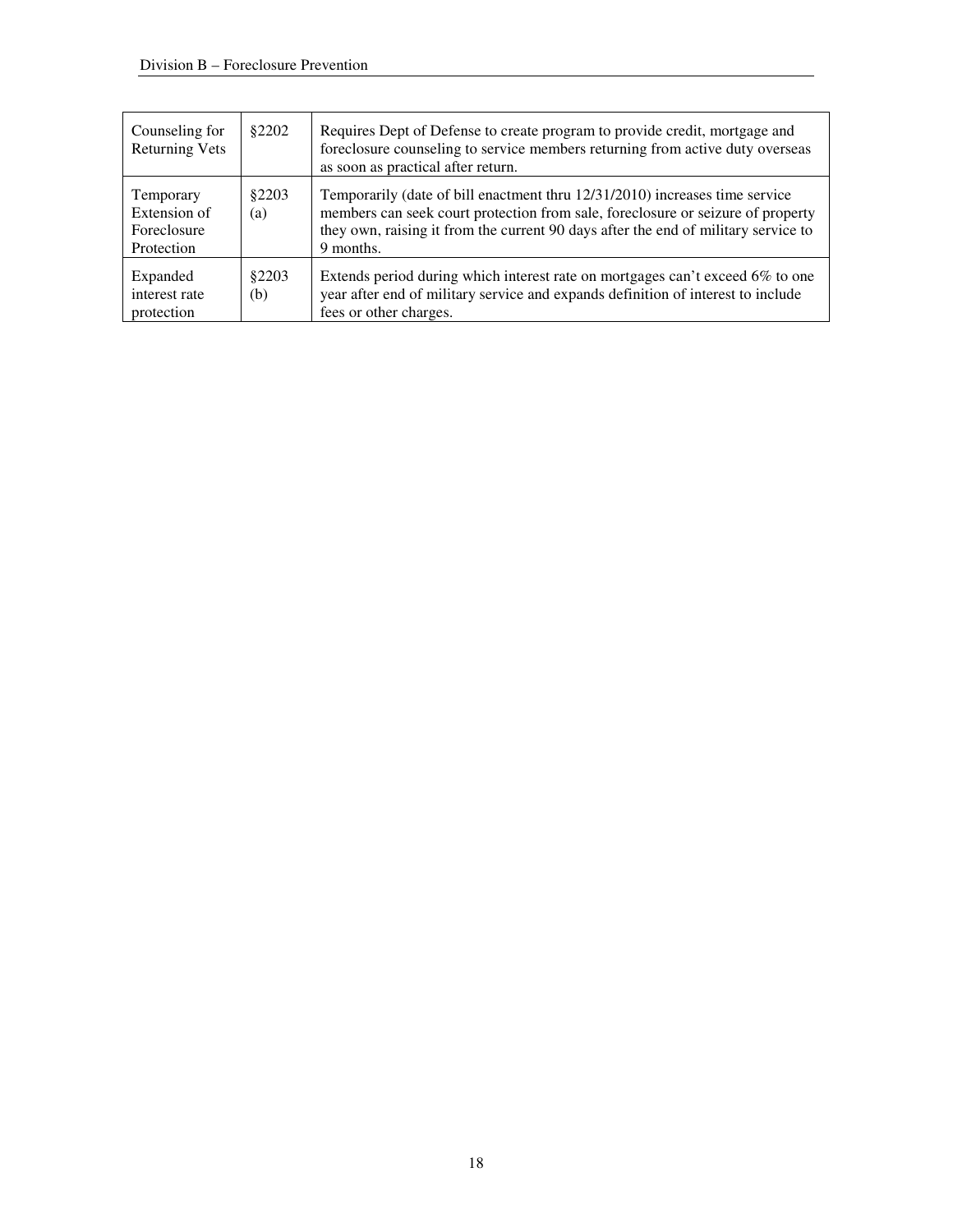|                                    |                            | <b>Grants to States and Localities to Redevelop Foreclosed Properties</b>                                                                                                                                                                                                                                                                                                                                                                                    |
|------------------------------------|----------------------------|--------------------------------------------------------------------------------------------------------------------------------------------------------------------------------------------------------------------------------------------------------------------------------------------------------------------------------------------------------------------------------------------------------------------------------------------------------------|
| Division B-<br>Title III           |                            | "Emergency Assistance for the Redevelopment of Abandoned and<br>Foreclosed Homes"                                                                                                                                                                                                                                                                                                                                                                            |
| Overview                           |                            | Authorizes HUD program of grants to states and units of general local<br>government for purchase, management and resale of foreclosed and<br>abandoned properties.                                                                                                                                                                                                                                                                                           |
| Funding                            | §2301(a),<br>§2305         | Appropriates \$3.92 billion in FY2008 for grants to states and units of<br>general local government.                                                                                                                                                                                                                                                                                                                                                         |
| <b>Funding Source</b>              | §2301(e)                   | Appropriation and revenues generated by these foreclosure related<br>activities "shall be treated as though such funds were CDBG" except as<br>otherwise provided by this Act (no local match required). HUD can<br>modify some CDBG requirements (see page 20).                                                                                                                                                                                             |
| Grantees                           |                            | All States; Units of Local Government.                                                                                                                                                                                                                                                                                                                                                                                                                       |
| Funding<br>Distribution<br>Formula | §2301(b)                   | HUD to devise distribution formula within 60 days of bill enactment that<br>allocates funds to states, units of local government with greatest need, as<br>determined by HUD, based on <i>the number and percentage in each state or</i><br>units of local government of:<br>• "home foreclosures"<br>• homes financed with a "subprime mortgage related loan" and<br>• homes in default or delinquency.                                                     |
|                                    | §2302                      | Minimum State allocation Notwithstanding formula, each state shall<br>receive at least 0.5% of the funds.                                                                                                                                                                                                                                                                                                                                                    |
| Distribution<br>timetable          | §2301(b)(4)<br>§2301(c)(1) | HUD must distribute funds within 30 days of establishing formula.<br>Localities must use funds within 18 months after receiving from HUD.                                                                                                                                                                                                                                                                                                                    |
| Required<br>priority               | §2301(c)<br>(2)            | Grantees (States, units of local government) in distributing funds must<br>give "priority emphasis and consideration" to metro areas, metro cities,<br>urban areas, low and moderate income areas, rural areas and other areas<br>with greatest needs, including those with:<br>• highest % of home foreclosures,<br>• highest % of homes financed with subprime mortgage related loans, and                                                                 |
|                                    |                            | • those identified by grantee as likely to face a significant rise in the rate<br>of home foreclosures.                                                                                                                                                                                                                                                                                                                                                      |
| Eligible<br>Activities             | §2301(c)<br>(3)            | • Financing mechanisms for purchase and redevelopment of foreclosed<br>upon residential properties (e.g. soft-seconds, loan loss reserves, shared-<br>equity loans for LMI homebuyers).<br>• Purchase and rehab abandoned or foreclosed homes, residential<br>properties for sale, rent or redevelopment<br>• Establishment of land banks for foreclosed homes<br>• Demolition of blighted properties<br>• Redevelopment of demolished or vacant properties. |
| Properties that<br>can be assisted |                            | Abandoned or foreclosed upon homes and residential properties.                                                                                                                                                                                                                                                                                                                                                                                               |
| Purchase price<br>limit            | §2301(d)<br>(1)            | All purchases of foreclosed properties must be below current market<br>appraised value, taking condition into account.                                                                                                                                                                                                                                                                                                                                       |

## **Division B- Title III Neighborhood Stabilization**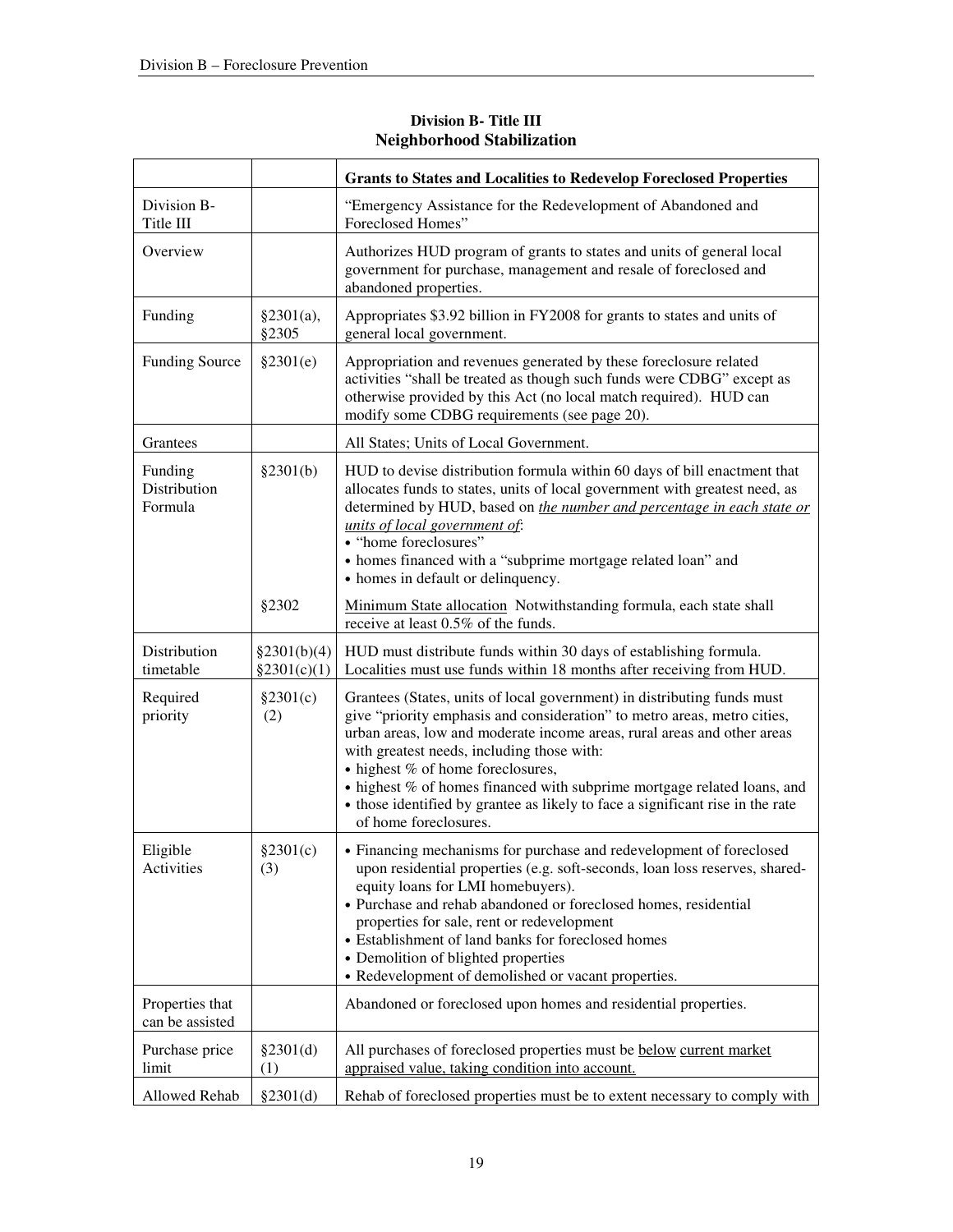|                                                 |                     | <b>Grants to States and Localities to Redevelop Foreclosed Properties</b>                                                                                                                                                                                                                                                                                          |
|-------------------------------------------------|---------------------|--------------------------------------------------------------------------------------------------------------------------------------------------------------------------------------------------------------------------------------------------------------------------------------------------------------------------------------------------------------------|
| costs                                           | (2)                 | housing safety, quality and habitability codes, laws, regulations in order to<br>sell, rent or redevelop. May include energy efficiency and conservation<br>improvements or provide a renewable energy source.                                                                                                                                                     |
| <b>Resale Price</b><br>Cap                      | §2301(d)<br>(3)     | Resale price to individuals as primary residence can't exceed price to<br>acquire and rehab "up to a decent, safe, and habitable condition".                                                                                                                                                                                                                       |
| Grantee<br>reinvestment of<br>profits (5 years) | §2301(d)<br>(4)     | Any profits (revenues from sale, rental, redevelopment, rehab of<br>abandoned or foreclosed residential property or any other eligible use in<br>excess of acquisition, redevelopment, rehab costs and reasonable<br>development fees) in the first 5 years after bill enactment shall be<br>kept/reused by the State or local government for eligible activities. |
| Federal<br>Government<br>Profit-sharing         |                     | All profits from the above activities after 5 years from the date of bill<br>enactment must go back to the U.S. Treasury unless Secretary approves<br>local request to use for purposes of Act.                                                                                                                                                                    |
| (after 5 years)                                 |                     | Localities can keep revenues related to financing mechanisms, land-<br>banking and demolition, but must reinvest them in activities that further<br>intent of this Act (i.e. Section 2301).                                                                                                                                                                        |
| <b>CDBG</b><br>requirements                     | §2301(f)<br>(1),(2) | HUD can set different standards than the CDBG statute requires except<br>those related to fair housing, labor standards and the environment "for the<br>sole purpose of expediting the use of such funds". It must notify Senate<br>Banking and House Financial Services Committees at least 10 business<br>days before it exercises this authority.               |
| Income Limit<br>and Targeting                   | §2301(f)<br>(3)     | All funds must be used to assist individuals and families with incomes at<br>or below 120% AMI.<br>• At least 25% of funds must be used to purchase/ redevelop abandoned<br>or foreclosed residential properties that will be used to house individuals<br>or families with incomes at or below 50% of AMI.                                                        |
| Long term<br>affordability                      | §2301(f)<br>(3)     | Requires HUD to try to ensure by rule or order "to the maximum extent<br>practicable and for the longest feasible term" that properties assisted<br>under program remain affordable to households at/ below 120% AMI.                                                                                                                                              |
| Federal<br><b>Election Law</b><br>Violations    | §2304               | Bans distribution of funds to any organization indicted for violations<br>related to election for federal office (or to any employing such indicted<br>individuals).                                                                                                                                                                                               |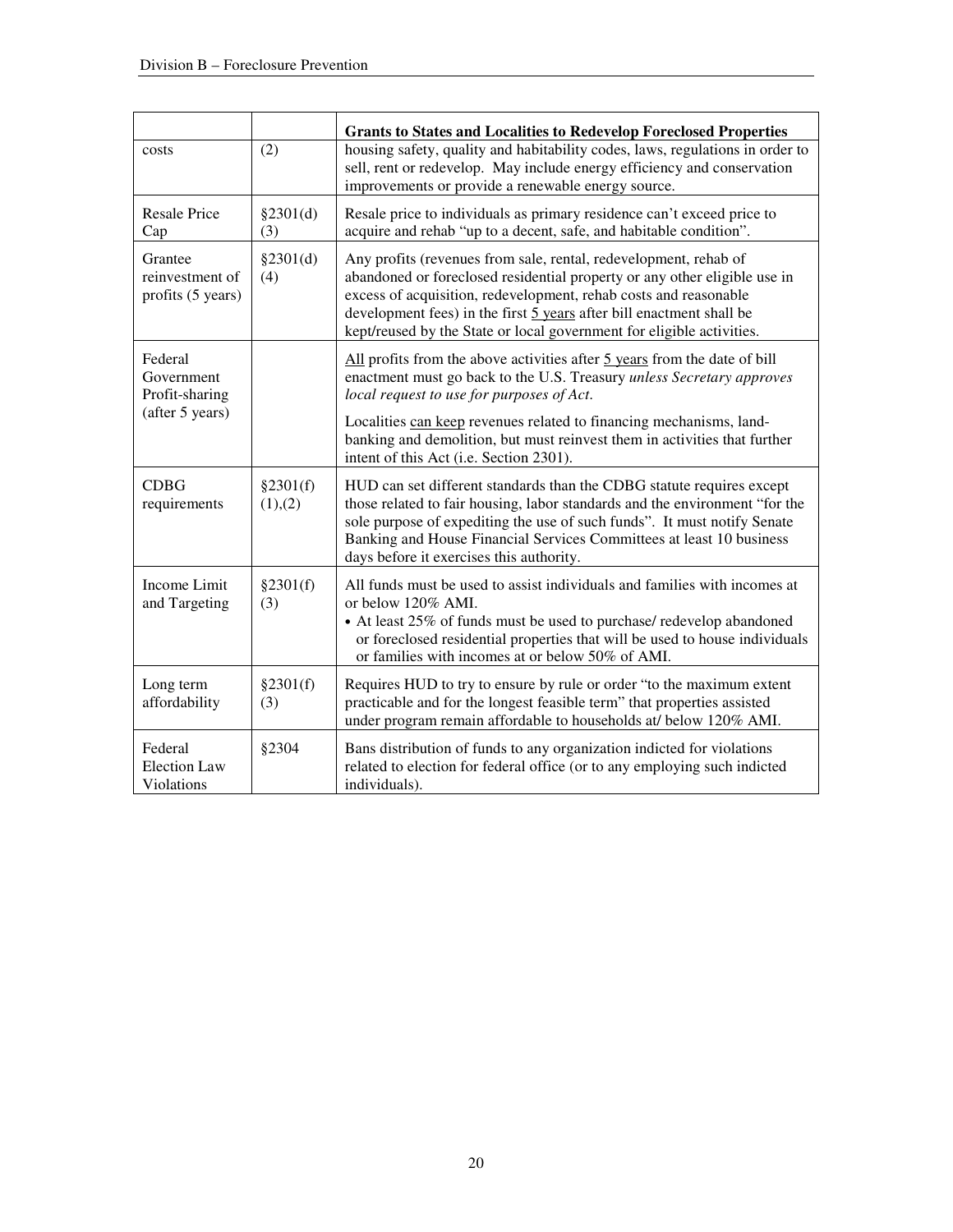### **Division B - Title IV (and part of Title III and I)**

## **Housing Counseling Provisions**

Title IV authorizes new funding for foreclosure prevention counseling. Title I (FHA Reform) also makes some changes to the HUD Counseling program and authorizes a pilot counseling program.

| NRC Foreclosure<br>Mitigation<br><b>Counseling Grants</b><br>(NRC)<br>Set-aside for legal<br>assistance | §2305<br>§2401<br>§2305 | Authorizes \$180 million appropriation to expand Neighborhood<br>Reinvestment Corporation (NRC) program that distributes grants to<br>housing counseling agencies for loss mitigation counseling to single-<br>family (1-4 units) homeowners. New appropriation shall be available<br>until $12/31/2008$ .<br>• At least 15% (\$24 M) must go for counseling for minority and low-<br>income homeowners (or for neighborhoods with high concentrations of<br>such owners).<br>• NRC must use \$30 million of this appropriation to make grants to HUD<br>or NRC approved counseling intermediaries to hire attorneys to help<br>homeowners with legal issues directly related to foreclosure,<br>delinquency or short-sale.<br>• In distributing both set-asides, MRC must give priority to intermediaries<br>and legal organizations that serve the 100 MSAs with the highest home<br>foreclosure rates and can begin using the funds within 90 days of<br>receipt.<br>• In distributing any of the \$180 million, NRC may consider whether the<br>entity has implemented a written plan to provide in-person counseling<br>and conduct outreach, including in person contact, with defaulted<br>homeowners. |
|---------------------------------------------------------------------------------------------------------|-------------------------|---------------------------------------------------------------------------------------------------------------------------------------------------------------------------------------------------------------------------------------------------------------------------------------------------------------------------------------------------------------------------------------------------------------------------------------------------------------------------------------------------------------------------------------------------------------------------------------------------------------------------------------------------------------------------------------------------------------------------------------------------------------------------------------------------------------------------------------------------------------------------------------------------------------------------------------------------------------------------------------------------------------------------------------------------------------------------------------------------------------------------------------------------------------------------------------------------------------|
| Foreclosure<br>hotline tie in<br>requirement                                                            | §2402                   | Agencies receiving grants must work to identify and coordinate with<br>nonprofit or statewide organizations operating national or statewide toll-<br>free foreclosure prevention hotlines.                                                                                                                                                                                                                                                                                                                                                                                                                                                                                                                                                                                                                                                                                                                                                                                                                                                                                                                                                                                                                    |
| <b>HUD Housing</b><br>Counseling<br>Program-<br>Eligibility/<br><b>Income Limits</b>                    | §2127                   | • Expands financial difficulties that qualify owners for counseling: adds<br>reduced income due to divorce or death and significant increases in<br>certain basic living expenses (medical, property damage, divorce,<br>property taxes).<br>• Deletes language qualifying first time buyers with FHA mortgages with<br>less than 3% down payment.<br>• Adds homeowner income limit: "no greater than the annual income<br>established by [HUD] as being of low or moderate income".                                                                                                                                                                                                                                                                                                                                                                                                                                                                                                                                                                                                                                                                                                                          |
| Pre-Purchase<br>Counseling<br>Demonstration<br>Program for low-<br>downpayment<br>borrowers             | §2128                   | Requires HUD to create, run demonstration for 3 years from date of bill<br>enactment, to test alternative forms of pre-purchase counseling, (including<br>by phone, web-based, in-person individually, classes) for up to 3000<br>households a year for first-time homebuyers approved for 97% to 98.5%<br>loan to value ratio.<br>• Allows HUD to offer incentives, including reduction in FHA premiums,<br>to borrowers who participate.<br>• Requires HUD to report annually to the House Financial Services and<br>Senate Banking Committees on program progress. Must also report on<br>payment history, delinquency rates of participants for 5 years from date<br>of bill enactment.                                                                                                                                                                                                                                                                                                                                                                                                                                                                                                                   |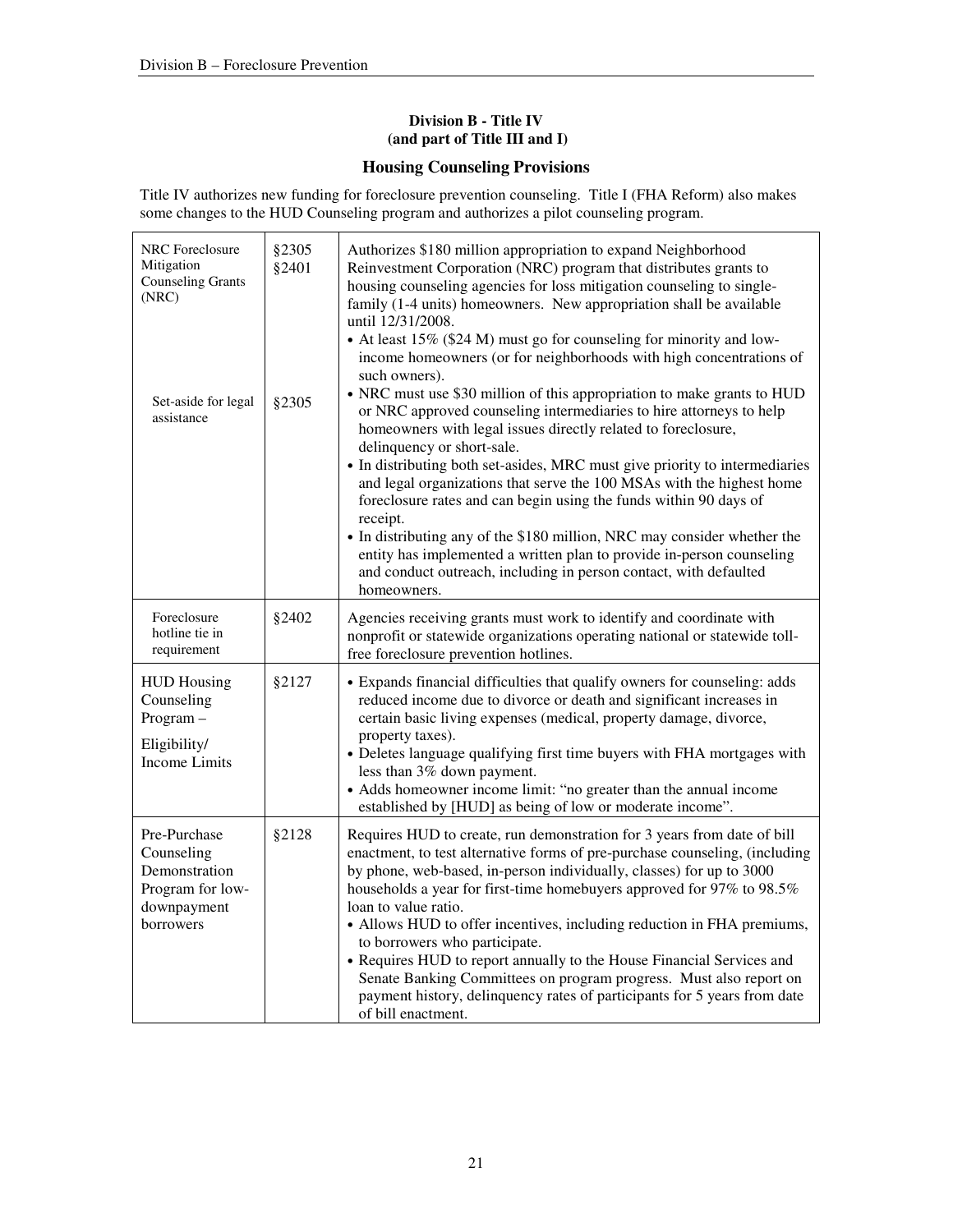## **Division B – Title V**

| Title                                            | §2501 | Mortgage Disclosure Improvement Act of 2008                                                                                                                                                                                                                                                                                                                                                                                                                                                                                                                   |
|--------------------------------------------------|-------|---------------------------------------------------------------------------------------------------------------------------------------------------------------------------------------------------------------------------------------------------------------------------------------------------------------------------------------------------------------------------------------------------------------------------------------------------------------------------------------------------------------------------------------------------------------|
| <b>Enhanced Mortgage</b><br>Loan Disclosures     | §2502 | Revises Truth in Lending Act to require new disclosures for all credit<br>transactions secured by consumer's dwelling. Specifically:                                                                                                                                                                                                                                                                                                                                                                                                                          |
| <b>Good Faith Estimates</b>                      |       | Effective 12 months from bill enactment, lenders must provide good<br>faith estimates no later than 3 days after loan application and at least 7<br>days before loan closing.                                                                                                                                                                                                                                                                                                                                                                                 |
|                                                  |       | • The good faith estimate must state in conspicuous type size and<br>format that "You are not required to complete this agreement merely<br>because you have received these disclosures or signed a loan<br>application".<br>• If annual percentage rate provided above changes, the creditor must<br>give borrower a corrected statement at least 3 days before<br>consummation of the transaction.<br>• If disclosures are mailed, consumer is considered to have received<br>them 3 business days later.                                                   |
| Variable rate loan<br>disclosures                |       | In the case of a variable rate loan, the good faith estimate must include<br>a payment schedule conspicuously labeled "payments will vary based<br>on interest rate changes" with examples, including maximum<br>payments under proposed loan.<br>• This requirement effective on date to be established by Federal<br>Reserve (no later than 30 months from bill enactment).<br>• Federal Reserve Board must conduct consumer testing before issuing<br>regulation on the required format of disclosures to ensure disclosures<br>will be easily understood. |
| Consumer right to<br>modify timing               |       | Consumers can waive or modify requirements regarding timing of<br>disclosures, in writing, but only in the case of a "bona fide personal<br>emergency" which they must also describe (Federal Reserve may<br>establish definition of bona fide emergency).                                                                                                                                                                                                                                                                                                    |
| No application fees<br>prior to disclosure       |       | Creditors/others cannot collect application fees from consumers prior<br>to receipt of the disclosures except "bona fide and reasonable" fee for<br>lender to obtain consumer's credit report.                                                                                                                                                                                                                                                                                                                                                                |
| Increase in civil<br>penalties                   |       | Doubles minimum/maximum civil penalties for violating Act (in<br>additional to damages and other awards) to \$400 and \$4000<br>respectively in case of an individual action related to a credit extension<br>related to a person's real property or dwelling.                                                                                                                                                                                                                                                                                                |
| <b>Bank Public</b><br><b>Welfare Investments</b> | §2503 | Restores flexibility removed in 2006 legislation, to permit investments<br>by national banks and state member banks in mixed-income projects<br>and distressed and rural areas that don't meet definition of low and<br>moderate income communities.                                                                                                                                                                                                                                                                                                          |

### **Mortgage Disclosure Improvement Act, Bank Public Welfare Investments**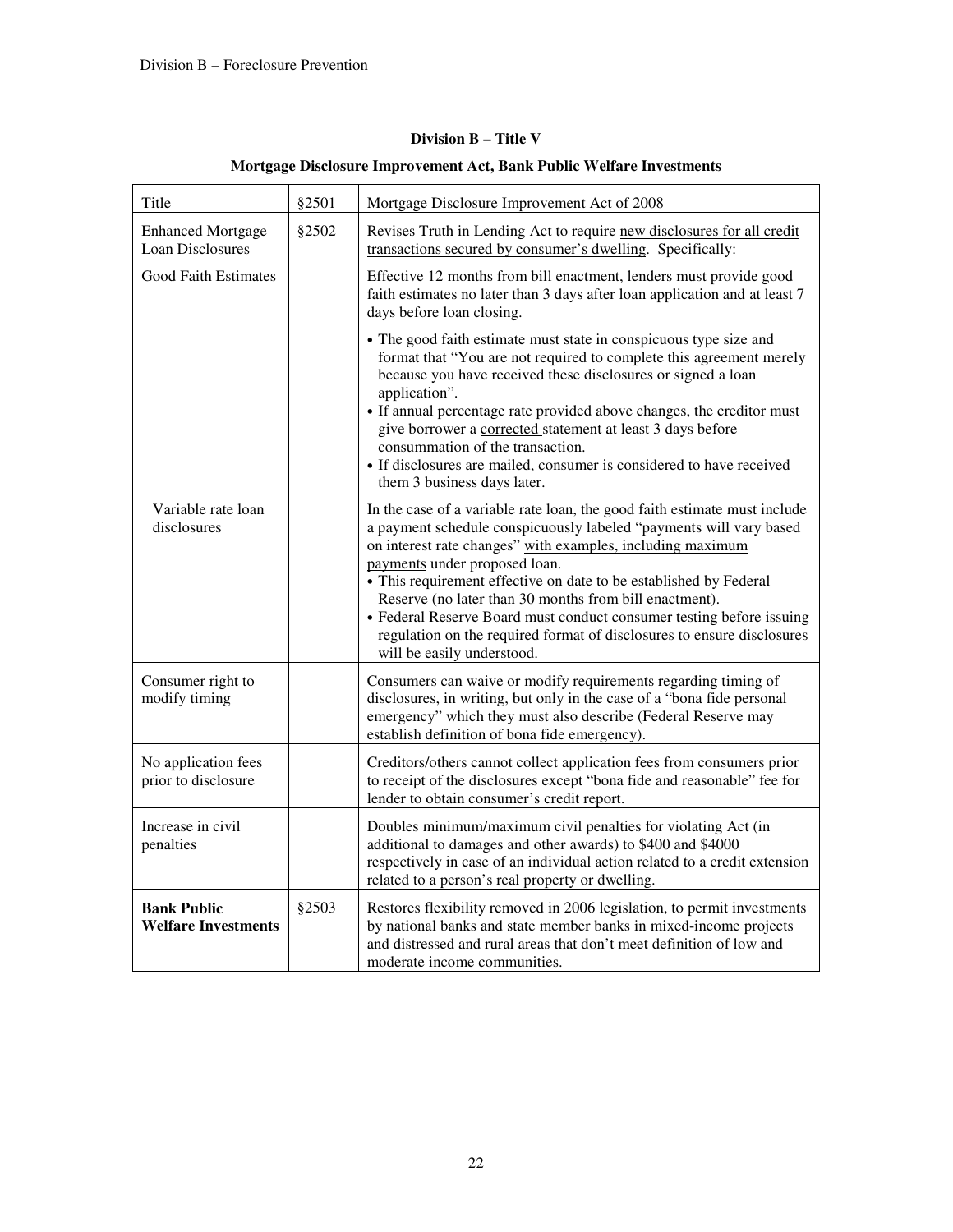| Division B - Title VI |  |  |
|-----------------------|--|--|
|-----------------------|--|--|

| <b>Veterans' Housing</b><br><b>Matters</b>                                                          | §2601             | Allows VA to fund improvements before veteran is<br>discharged or released.                                                                                                                                                                                |
|-----------------------------------------------------------------------------------------------------|-------------------|------------------------------------------------------------------------------------------------------------------------------------------------------------------------------------------------------------------------------------------------------------|
| <b>Adapted Housing for Totally</b><br><b>Disabled Vets</b>                                          |                   |                                                                                                                                                                                                                                                            |
| Eligibility for disabled vets<br>assistance                                                         | §2602(a)          | Extends to otherwise eligible individuals still on active duty.                                                                                                                                                                                            |
| Eligibility for VA adapted<br>housing assistance                                                    | §2602(b)<br>§2603 | Extends to otherwise eligible individuals living in housing<br>they own outside U.S.; extends to severe burn victims.                                                                                                                                      |
| Benefit Increase - adapted<br>housing                                                               | \$2605            | Effective 7/1/2008, raises current caps on dollar value of<br>assistance by 20%. Requires annual adjustments starting on<br>10/1/2009 based on residential construction index to be<br>established by VA.                                                  |
| VA report on Adapted<br><b>Housing Assistance</b>                                                   | §2606             | Requires VA Secretary to provide House and Senate VA<br>committees with assessment of adequacy of current VA<br>authority to assist eligible disabled person in acquiring<br>adapted housing by 12/31/2008. Must assess adequacy by<br>type of disability. |
| VA report on Adapted<br>Housing Assistance for<br>persons living permanently<br>with family members | §2607             | VA Secretary must submit report to House, Senate VA<br>committees by 12/31/2008 on advisability of assisting this<br>population.                                                                                                                           |
| Section 8, public housing<br>income exclusion                                                       | §2608             | Amends definition of income for Section 8, federal public<br>housing to exclude VA lump sum disability payments.                                                                                                                                           |
| Moving expenses for service<br>members displaced from rental<br>housing due to foreclosure          | §2609             | Provide same transportation, baggage, storage benefits would<br>receive upon separation from duty or reassignment.                                                                                                                                         |

# **Veterans' Housing Matters**

## **Division B – Title VII**

## **Small Housing Authority Exemption from PHA Annual Plan**

| Title                                               | §2701 | Small Public Housing Authorities Paperwork Reduction Act                                                                                                                                                                                                                                                                                                                                                                                                                                                                                                                                                                                     |
|-----------------------------------------------------|-------|----------------------------------------------------------------------------------------------------------------------------------------------------------------------------------------------------------------------------------------------------------------------------------------------------------------------------------------------------------------------------------------------------------------------------------------------------------------------------------------------------------------------------------------------------------------------------------------------------------------------------------------------|
| <b>Qualifying Public Housing</b><br>Agencies (PHAs) | §2702 | Exempts PHAs from requirement to file an annual plan if<br>their federal portfolio (total public housing units and Section<br>8 vouchers administered) is less than or equal to 550 and they<br>are not a troubled housing authority. Qualifying PHAs<br>• Must still hold an annual public hearing to discuss any<br>changes to agency goals, objectives and policies, receive<br>comments and consult with Resident Advisory Board. Must<br>give 45 day notice of hearing.<br>• Must certify annually that their programs comply with civil<br>rights and fair housing laws, ADA, and obligation to<br>affirmatively further fair housing. |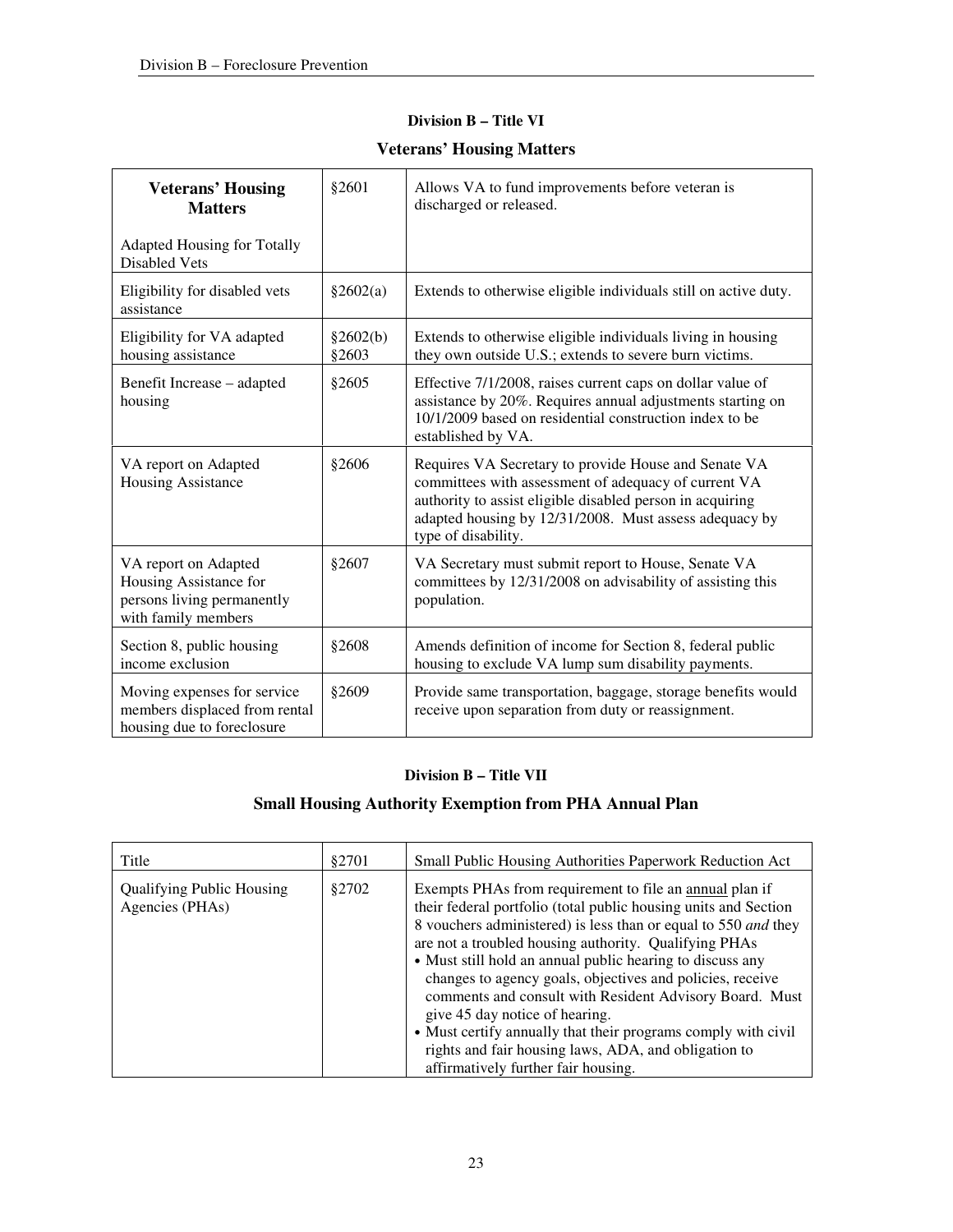## **Division B – Title VIII**

# **Housing Preservation (LIHTC Processing, Reporting and Rents, HUD Program Revisions)**

|                                                                                    |                         | <b>LIHTC, Other HUD Rule Changes</b>                                                                                                                                                                                                                                                                                                                                                                                                                                                                                                                                                                                                                                                                                                                                                                                                                    |
|------------------------------------------------------------------------------------|-------------------------|---------------------------------------------------------------------------------------------------------------------------------------------------------------------------------------------------------------------------------------------------------------------------------------------------------------------------------------------------------------------------------------------------------------------------------------------------------------------------------------------------------------------------------------------------------------------------------------------------------------------------------------------------------------------------------------------------------------------------------------------------------------------------------------------------------------------------------------------------------|
|                                                                                    | Subtitle A              | Preservation under Federal Housing Programs                                                                                                                                                                                                                                                                                                                                                                                                                                                                                                                                                                                                                                                                                                                                                                                                             |
| Preservation of<br>certain properties                                              | §2801,2802<br>2803,2805 | Authorizes assistance to preserve several projects in U.S., including<br>Heritage Apartments in Malden.                                                                                                                                                                                                                                                                                                                                                                                                                                                                                                                                                                                                                                                                                                                                                 |
| Strike public housing<br>emergency reserve                                         | §2804                   | Strikes statutory language that reserves 2% of operating and capital fund<br>appropriation for emergency reserve, Operation Safe Home.                                                                                                                                                                                                                                                                                                                                                                                                                                                                                                                                                                                                                                                                                                                  |
|                                                                                    | Subtitle B              | Coordination of Federal Housing Programs, Tax Incentives for Housing                                                                                                                                                                                                                                                                                                                                                                                                                                                                                                                                                                                                                                                                                                                                                                                    |
| <b>Short Title</b>                                                                 | §2831                   | Housing Tax Credit Coordination Act of 2008                                                                                                                                                                                                                                                                                                                                                                                                                                                                                                                                                                                                                                                                                                                                                                                                             |
| <b>Expedited Processing</b><br>for LIHTC, tax-<br>exempt bond projects<br>by HUD   | §2832                   | Requires HUD to simplify and expedite its approval and processing<br>requirements and procedures, in consultation with IRS, owners, sponsors,<br>state and local housing agencies and other stakeholders for multifamily<br>projects using tax credits or tax-exempt housing bonds, including public<br>and assisted housing.<br>• Must adopt new procedures within 6 months of bill enactment and<br>report to Congress within 9 months of bill enactment on steps taken,<br>improvements and any legislative changes required.                                                                                                                                                                                                                                                                                                                        |
| <b>RHS</b> Expedited<br>Approvals for<br>Preservation/Rehab                        | §2833                   | Requires Rural Housing Service (RHS) to expedite approvals of transfers<br>of ownership/control for purpose of preserving or rehabbing RHS<br>multifamily projects in combination with tax-credits or tax-exempt<br>bonds. Must coordinate with LIHTC, tax-exempt bond requirements.<br>Must consult with IRS, stakeholders.                                                                                                                                                                                                                                                                                                                                                                                                                                                                                                                            |
| <b>Expedited FHA</b><br>process for LIHTC<br>projects                              | §2834                   | • Revises treatment of FHA insurance in subsidy layering review.<br>• Exempts LIHTC projects from FHA builders cost certification<br>requirement if FHA mortgage <80% of project cost.<br>• Lifts requirement to escrow LIHTC equity proceeds or provide other<br>security (e.g. letter of credit).<br>• Exempts LIHTC projects from periodic FHA property inspection<br>requirements if FHA determines state allocation agency monitoring<br>procedures are sufficient.<br>• Requires FHA to create pilot program, using designated underwriters,<br>to insure all LIHTC projects within 180 days of bill enactment.                                                                                                                                                                                                                                   |
| Section 8 Project<br><b>Based Voucher</b><br>(PBV) Revisions                       | \$2835(a)<br>(1)        | • Raises maximum initial term of contract with owner to 15 years, allows<br>renewal terms of up to 15 years each and allows PHA and owner to<br>enter such agreements anytime prior to expiration of the contract.<br>• Makes 25% limit on units assisted per-project rather than per-building.<br>• For units with credits, lets PHA use the rent allowed under PBV rules if<br>higher than the LIHTC rent, subject to rent reasonableness.<br>• Allows PHA contract with owner to specify unit rents will never fall<br>below initial rents approved under initial contract.<br>• Specifies that PBV can be used for units in cooperative housing and,<br>without HUD review, for units with high-rise elevator projects.<br>• Clarifies that PBV for an existing building does not trigger subsidy<br>layering or environmental review requirements. |
| Voucher Rent<br>Reasonableness in<br><b>HOME</b> and Tax<br><b>Credit Projects</b> | §2835(a)<br>(2)         | Ends requirement that voucher rent reasonableness for units in HOME,<br>LIHTC projects be determined based on private unassisted units as long<br>as voucher unit rent $\leq$ non-voucher rent for HOME, LIHTC units<br>• Rents shall NOT be considered reasonable if exceed the <i>higher</i> of                                                                                                                                                                                                                                                                                                                                                                                                                                                                                                                                                       |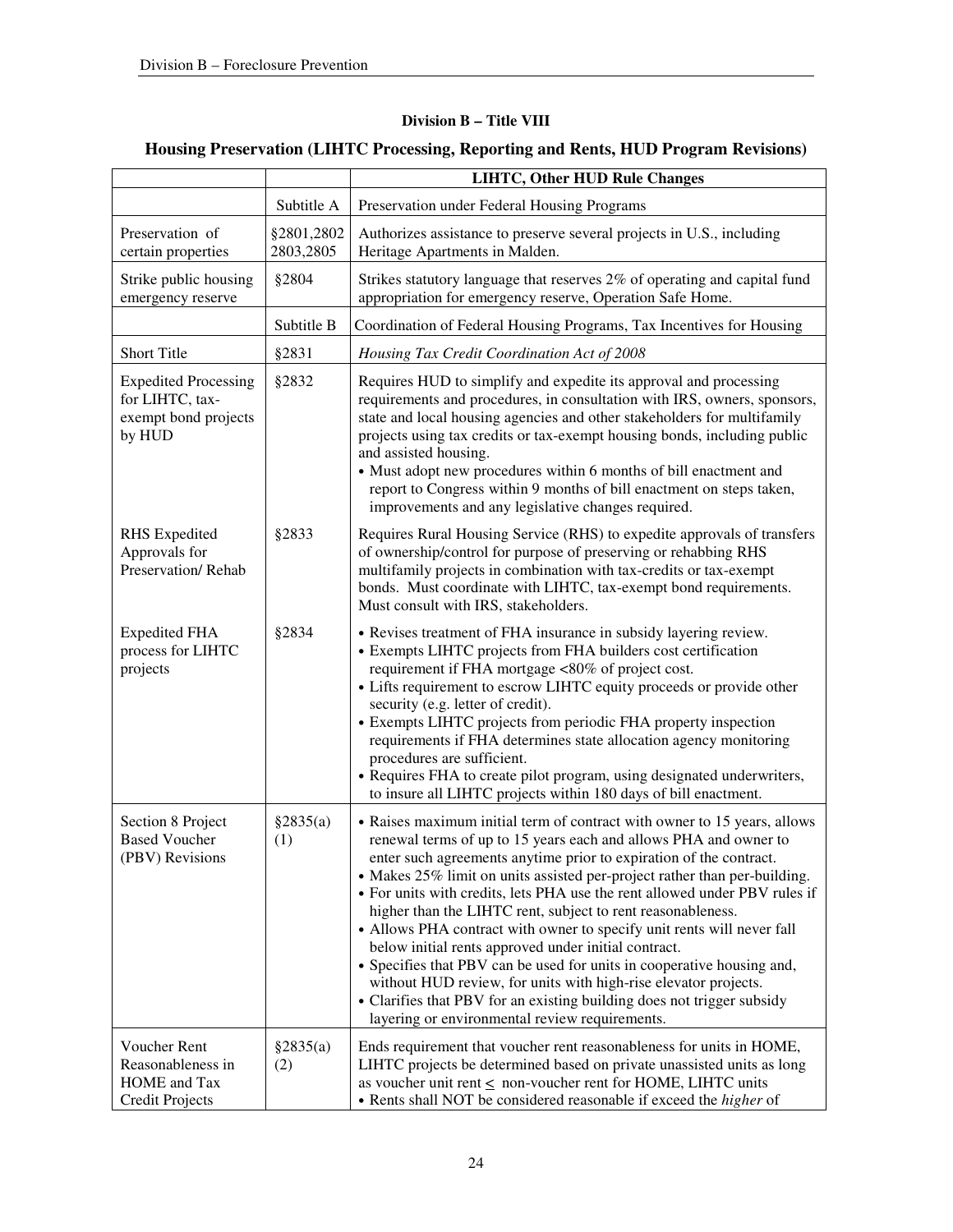|                                                              |          | <b>LIHTC, Other HUD Rule Changes</b>                                                                                                                                                                                                                                                                                                                                                                                                                                                                                                                                        |
|--------------------------------------------------------------|----------|-----------------------------------------------------------------------------------------------------------------------------------------------------------------------------------------------------------------------------------------------------------------------------------------------------------------------------------------------------------------------------------------------------------------------------------------------------------------------------------------------------------------------------------------------------------------------------|
|                                                              |          | payment standard or rents on other HOME or tax credit units in project.                                                                                                                                                                                                                                                                                                                                                                                                                                                                                                     |
| Section 202 Mixed-<br><b>Finance Delegated</b><br>Processing | §2835(b) | Requires HUD to delegate review and processing to a state or local<br>housing agency near the project with experience underwriting supportive<br>multifamily housing, unless no interested agency exists.<br>• State/local agency must agree to issue a firm commitment within 12<br>months of delegation and HUD must execute capital advance within 60<br>days of commitment. Capital advance must include processing fees<br>charged by state/local agency.<br>• Delegated agency may recommend a higher rental assistance amount<br>than HUD initially awarded.         |
| Shelter Plus Care -<br>longer terms                          | §2835(c) | • Allows contracts with owners for initial terms of up to 15 years and<br>renewal terms of up to 15 years each, subject to availability of funds.<br>• Gives tax credit projects more time to meet rehab expenditure<br>requirement (5 years from grant notification, rather than one year, if<br>close on financing within 2 years).                                                                                                                                                                                                                                       |
| <b>LIHTC</b> Data<br>Reporting                               | §2835(d) | Requires States to provide data to HUD at least annually on<br>characteristics of households living in each project, including race,<br>income, age, ethnicity, family composition, use of Section 8 and other<br>rental assistance, and monthly rental payments.<br>• HUD must compile results and make public at least annually.<br>• HUD must establish data collection standards and provide technical<br>assistance to States.<br>Authorizes appropriation of \$2.5 million in FY2009 and \$900,000 a year<br>for FY2010 through FY2013 to carry out these activities. |

## **Division B – Title IX**

## **Miscellaneous (Homeless Education Aid, Promotion of Energy Efficient Mortgages)**

| Increased Homeless          | \$2901 | Revises McKinney-Vento statute regarding grants for education activities  |
|-----------------------------|--------|---------------------------------------------------------------------------|
| <b>Education Grants due</b> |        | for homeless children and adults to raise the appropriation from \$70     |
| to foreclosure              |        | million to \$100 million for FY2009 "and such sums as may be necessary    |
|                             |        |                                                                           |
|                             |        | for each subsequent fiscal year"; allows all of the up to \$30 million    |
|                             |        | increase for FY2009 to be used to assist children and families, including |
|                             |        | renters, who have become homeless due to foreclosure through grants to    |
|                             |        | States for reallocation to local agencies. Grants will go to States for   |
|                             |        | redistribution to localities based on numbers of eligible households.     |
| Promotion of Energy         | \$2902 | HUD must conduct study, with DOE and EPA, on barriers to use of           |
|                             |        |                                                                           |
| <b>Efficient Mortgages</b>  |        | energy efficient mortgages and submit findings with recommendations       |
|                             |        | on ways to overcome them to Congress within 180 days of bill              |
|                             |        | enactment.                                                                |
|                             |        | • Also requires HUD to conduct education and outreach campaign on         |
|                             |        | energy efficient mortgages to consumers, builders and lenders.            |
|                             |        | • Defines as mortgages that provides financing incentives for the         |
|                             |        | purchase of energy efficient homes or incorporate the cost of making      |
|                             |        | energy efficiency improvements in existing homes into the mortgage).      |
|                             |        |                                                                           |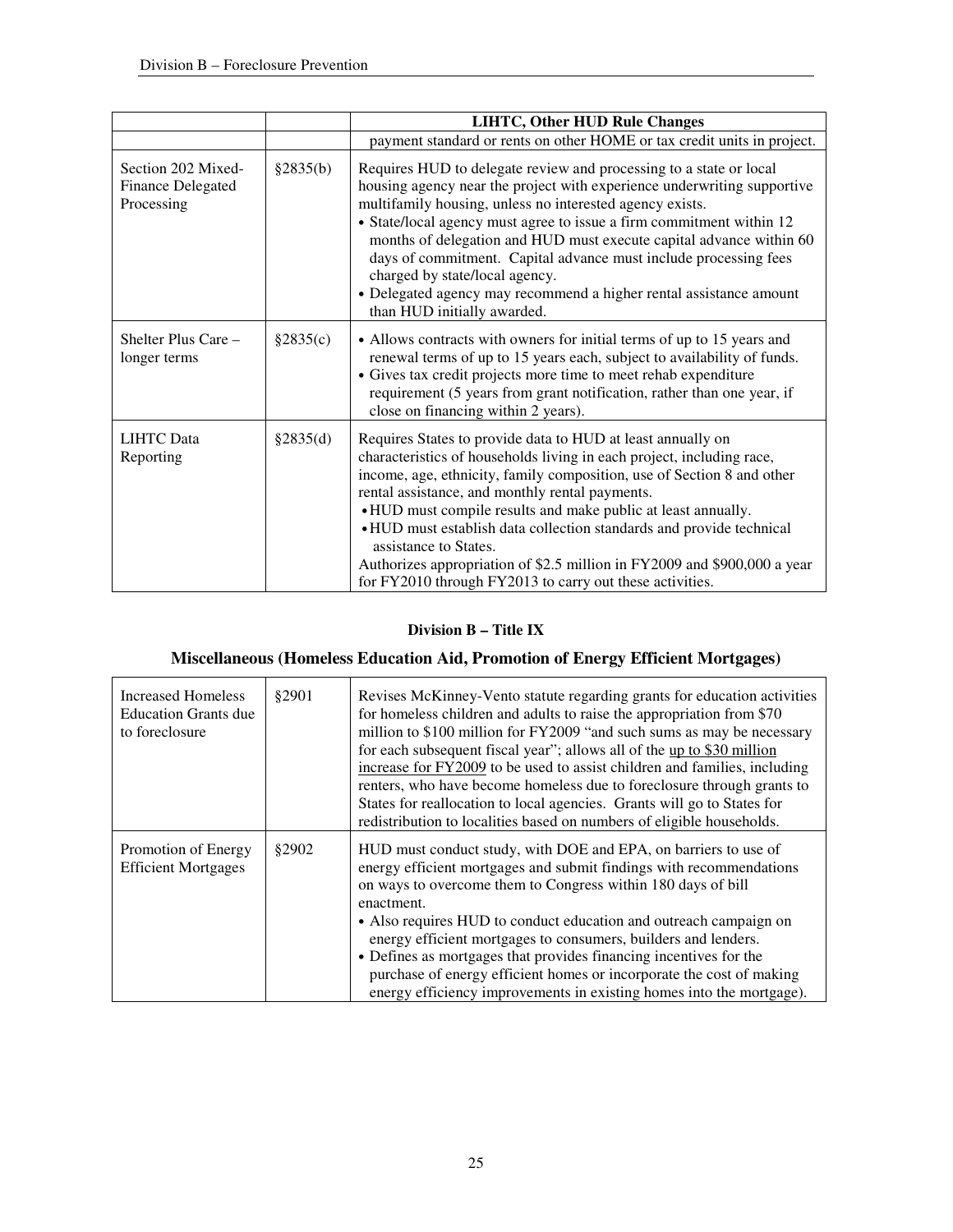### **Division C – Title I – Subtitle A**

### **Housing Tax Incentives – Multifamily Housing**

Revises numerous current requirements for the Low Income Housing Tax Credit (LIHTC) program and tax-exempt bonds, provides temporary increases in resources, and makes it easier to use LIHTC with other federal funding programs.

| Short Title                                            |           | Housing Assistance Tax Act of 2008                                                                                                                                                                                                                                                                                                                                                                                                                      |
|--------------------------------------------------------|-----------|---------------------------------------------------------------------------------------------------------------------------------------------------------------------------------------------------------------------------------------------------------------------------------------------------------------------------------------------------------------------------------------------------------------------------------------------------------|
|                                                        | §3000     | Part 1 - LIHTC                                                                                                                                                                                                                                                                                                                                                                                                                                          |
| Temporary<br>Allocation<br>Increase                    | §3001     | Raises per-capital allocation by 20 cents for 2008 and 2009 (a \$1.29<br>million/year increase for Massachusetts). Also raises state minimum<br>threshold by 10% (rounded to nearest \$5,000)                                                                                                                                                                                                                                                           |
|                                                        | §3002(a)  | Sets applicable percentage at not less than 9% for any building placed in<br>service after date of bill enactment and <i>before 12/31/2013</i> , for any taxable<br>year when it was not federally subsidized                                                                                                                                                                                                                                           |
| Definition of<br>federally<br>subsidized<br>building   | \$3002(b) | For projects placed in service after date of bill enactment, narrows the<br>definition of "federally subsidized building" so applies only to projects<br>using tax-exempt bonds (i.e. lifts limits on use of HOME with 9% credits).                                                                                                                                                                                                                     |
| <b>State Discretion</b><br>over 30% boost              | §3003(a)  | Allows states to increase basis for individual projects by 30% to achieve<br>financial feasibility. This authority does not apply to projects financed with<br>tax-exempt bonds. Effective for buildings placed in service after date of<br>enactment of Act                                                                                                                                                                                            |
| Minimum Rehab<br>Spending                              | §3003(b)  | Raises the minimum rehabilitation spending necessary to use credits to the<br>lower of 20% of adjusted basis or \$6000 per low income unit (current limits<br>are 10% or \$3,000).<br>• Dollar minimum to be adjusted annually for inflation starting with<br>projects placed in service in 2010.<br>• Applies to credits allocated after date Act enacted (or for buildings placed<br>in service after date Act enacted in case of 4% credit projects) |
| Community<br>Facilities                                | \$3003(c) | Raises current 10% cap on the percentage of project eligible basis that can<br>be used for community service facilities to 25% of the first \$15 million in<br>basis and 10% of remaining basis. (Effective for buildings placed in<br>service after date Act enacted)                                                                                                                                                                                  |
| <b>Federal Grants</b><br><b>Basis Reduction</b>        | §3003(d)  | Ends basis reduction for some types of federal grants. Effective for<br>buildings placed in service after date Act enacted                                                                                                                                                                                                                                                                                                                              |
| Exception to 10-<br>Year Non-<br>Acquisition<br>Period | §3003(f)  | Makes federally-assisted buildings (Sections 8, 236, 221d3 and 221d4,<br>515), as well as buildings assisted under similar State programs eligible for<br>acquisition credits by exempting them from rule. Allows waiver for<br>properties acquired from defaulted banks. (Effective for buildings placed in<br>service after date Act enacted)                                                                                                         |
| Section 8 Mod<br>Rehab                                 | §3004(a)  | Repeals ban on combining Section 8 Moderate Rehabilitation Assistance<br>with LIHTC                                                                                                                                                                                                                                                                                                                                                                     |
| Deadline to Incur<br>$10\%$                            | §3004(b)  | Extends the deadline to incur at least 10% of basis after credits are awarded<br>to 1 year (up from 6 months)                                                                                                                                                                                                                                                                                                                                           |
| Bonding<br>Requirement<br>Repeal                       | \$3004(c) | Repeals bonding requirement in case of disposition if property continues in<br>qualified use.                                                                                                                                                                                                                                                                                                                                                           |
| New QAP<br>Requirements                                | \$3004(d) | Starting 1/1/2009, adds two new criteria that states must consider in<br>allocating credits: energy efficiency and "the historic nature of projects".                                                                                                                                                                                                                                                                                                   |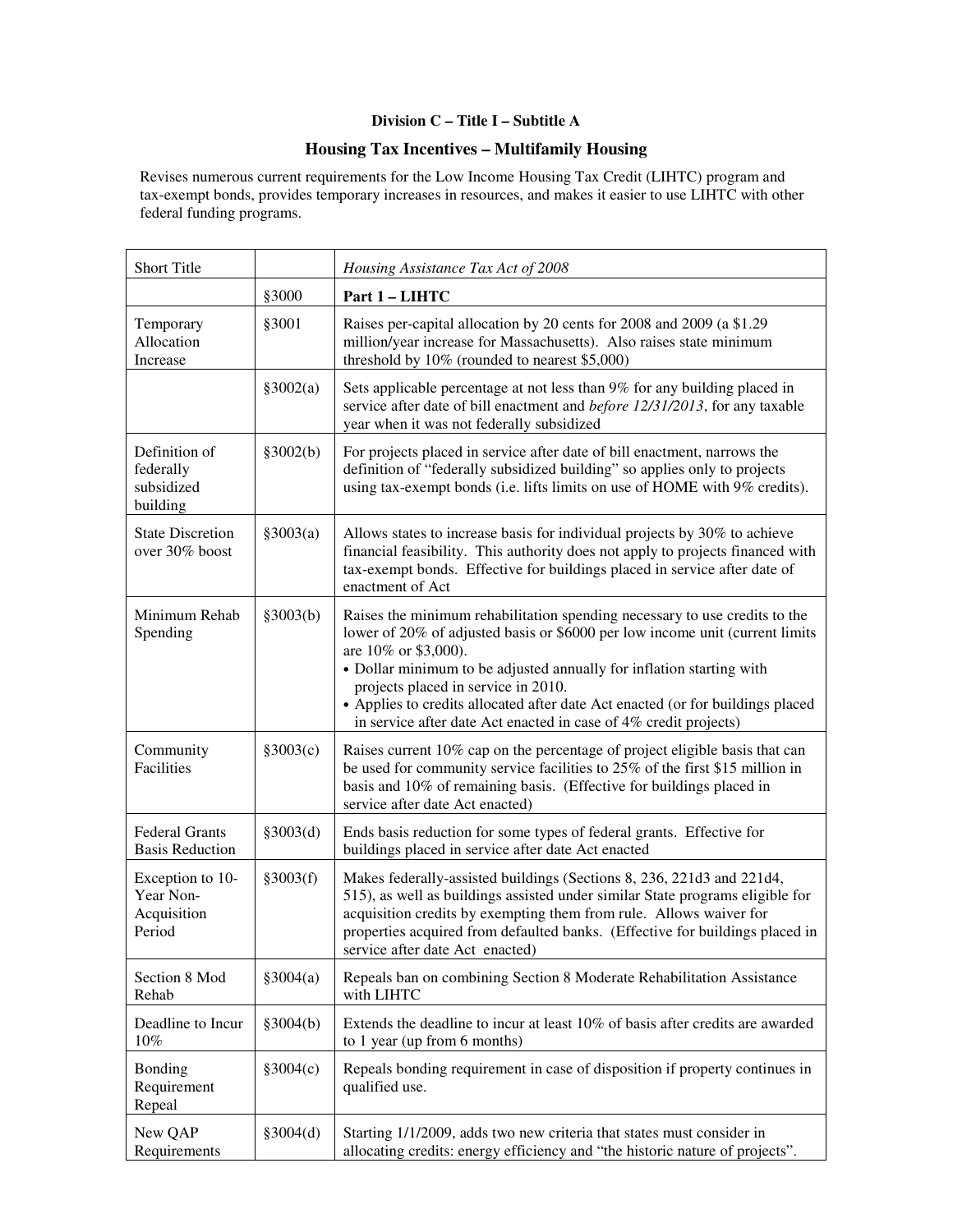| Short Title                                                                         |           | Housing Assistance Tax Act of 2008                                                                                                                                                                                                                                                                                                                                                    |
|-------------------------------------------------------------------------------------|-----------|---------------------------------------------------------------------------------------------------------------------------------------------------------------------------------------------------------------------------------------------------------------------------------------------------------------------------------------------------------------------------------------|
| <b>Foster Care</b><br><b>Students</b>                                               | \$3004(e) | Allows students who were formerly in foster care to reside in tax credit<br>units. (Applies to determinations made after date of Act enactment)                                                                                                                                                                                                                                       |
| Floor on rural<br>income limits                                                     | §3004(f)  | Sets a floor on rural project income limits by allowing to be calculated<br>based on the <i>greater</i> of area median or national non-metro area median.<br>(Applies to determinations made after date of Act enactment)                                                                                                                                                             |
| Allowed<br>Population<br>Restrictions,<br>Preferences<br>("General Use"<br>proviso) | \$3004(g) | Allows LIHTC buildings to use restrictions or preferences that favor:<br>• individuals with special needs,<br>• members of a specified group under a Federal or State program or policy<br>that supports housing for such group or<br>• tenants who are involved in artistic or literary activities<br>Applies to buildings placed in service already as well as going forward        |
| <b>GAO</b> Evaluation                                                               | \$3004(h) | Requires GAO to report to Congress by 12/31/2012 on implementation of<br>LIHTC modifications under this subtitle, including analysis of distribution<br>of credits before/after modifications                                                                                                                                                                                         |
| <b>Effective Date</b>                                                               | \$3004(i) | Modifications under §3004 apply to buildings placed in service after date of<br>Act enactment except where specified above                                                                                                                                                                                                                                                            |
| Military<br>allowance<br>disregard (tax-<br>exempt bonds)                           | §3005     | Temporarily excludes basic housing allowances from income calculation if<br>building is in a county or adjacent county with large military installation (at<br>least 1,000 assigned members on 6/1/2008) that grew at least 20% in prior 3<br>years. (Applies for determinations made from date of bill enactment until<br>12/31/2012).                                               |
| Part II                                                                             |           | <b>Modifications to tax-exempt Housing Bond Rules</b>                                                                                                                                                                                                                                                                                                                                 |
| Authority to<br>recycle<br>multifamily<br>rental payments                           | §3007     | Expands bond authority by allowing repayments for multi-family rental<br>projects received in first 3-4 years to recycle as new tax-exempt bond<br>authority if re-issued within 6 months of refunding and within 4 years of<br>original bond. (Applies to repayments received after date of Act<br>enactment.)                                                                       |
| Coordination of<br>Tax-Exempt<br>Bond and LIHTC<br>rules                            | §3008     | Revises other bond rules to be consistent with LIHTC rules:<br>• Allows bond funding for non-transient SRO projects.<br>• Applies "next available unit" rule on building rather than project basis.<br>• adopts LIHTC rules regarding credit for full time student households.<br>Applies to status determinations made after date of bill enactment, no<br>matter when bonds issued. |
| Part III                                                                            |           | <b>Changes to LIHTC, Tax-Exempt Bonds</b>                                                                                                                                                                                                                                                                                                                                             |
| Income Limits<br>hold-harmless                                                      | §3009     | Adds hold-harmless provision for area median income limits, so new limits<br>for projects never below limit applicable to project in prior year. Starts<br>with calendar year 2009 limit calculations. Previously protected projects<br>remain protected.                                                                                                                             |
| Annual<br>Recertification<br>Waiver [§610]                                          | §3010     | Waives annual recertification requirement if no unit is occupied by a new<br>household whose income is over limit. Effective years ending after date of<br>Act enactment.                                                                                                                                                                                                             |